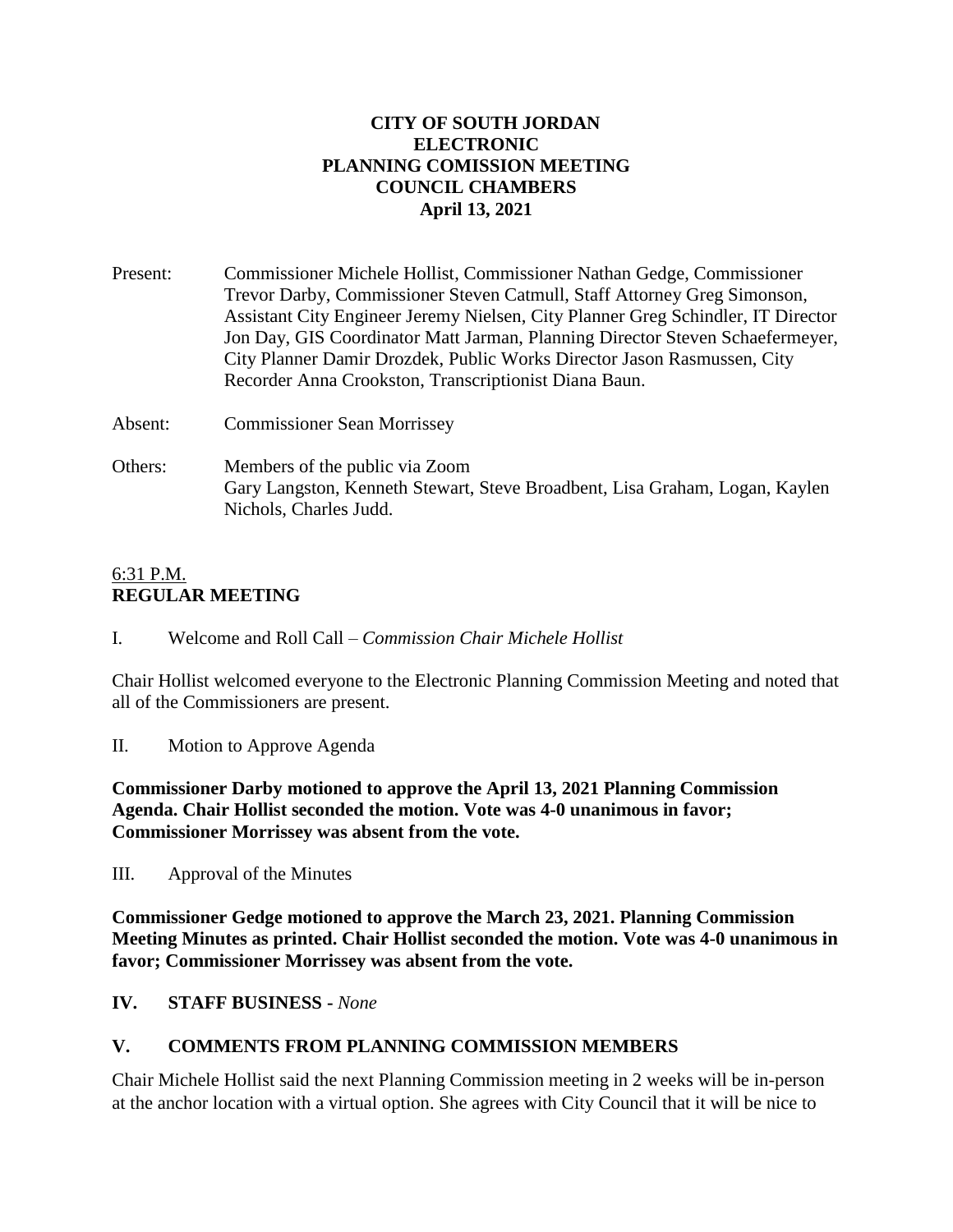have the virtual option for meetings moving forward as it gives everyone the option to join remotely if they can't be there in person. If anyone is uncomfortable with the in-person option at this time they are welcome to participate via the virtual option. She plans on attending in person, she has just asked everyone to communicate with her if they are unable to make either format so she can let Mike Peirce know that they need him as the alternative.

Commissioner Nathan Gedge said it would be wise if staff could let applicants know it is best for them to attend in person for their presentations before the commission as a show of respect.

Chair Hollist will be joining City Council's meeting in person next week to see how things run and to see how Jon Day coordinates with Mayor Ramsey when people want to address the council remotely versus in person so she can continue that process with Planning Commission meetings.

Planning Director Steven Schaefermeyer sent an email to all the planners asking they communicate their request with the applicants to attend in person when they wish to address the commission. He will try to reiterate that before the next meeting. There may be some applicants who don't feel comfortable, and if that's the case he will just try to give the commission a heads up and try to mitigate that as much as possible.

- **VI. SUMMARY ACTION –** *None*
- **VII. ACTION –** *None*

# **VIII. ADMINISTRATIVE PUBLIC HEARINGS –**

# **A. DAYBREAK SOUTH STATION PLAT 3 CONDOMINIUMS PHASE 1D PRELIMINARY SUBDIVISION**

Location: 5192 W. Black Twig Drive File No: PLPP202100043 Applicant: Daybreak Communities

Planner Greg Schindler reviewed background information on this item from the staff report.

Chair Michele Hollist said there are 24 additional parking spots in the area to accommodate this building, she asked Mr. Schindler if these were exclusive to this building, or if they are the same 24 he has discussed each time?

Planner Schindler confirmed these are the same 24 spots for the same project. They are available, but not assigned because they are on a public street.

Commissioner Nathan Gedge asked if there had been a statement created for these Daybreak items to read for those in attendance as discussed in the previous City Council meeting, related to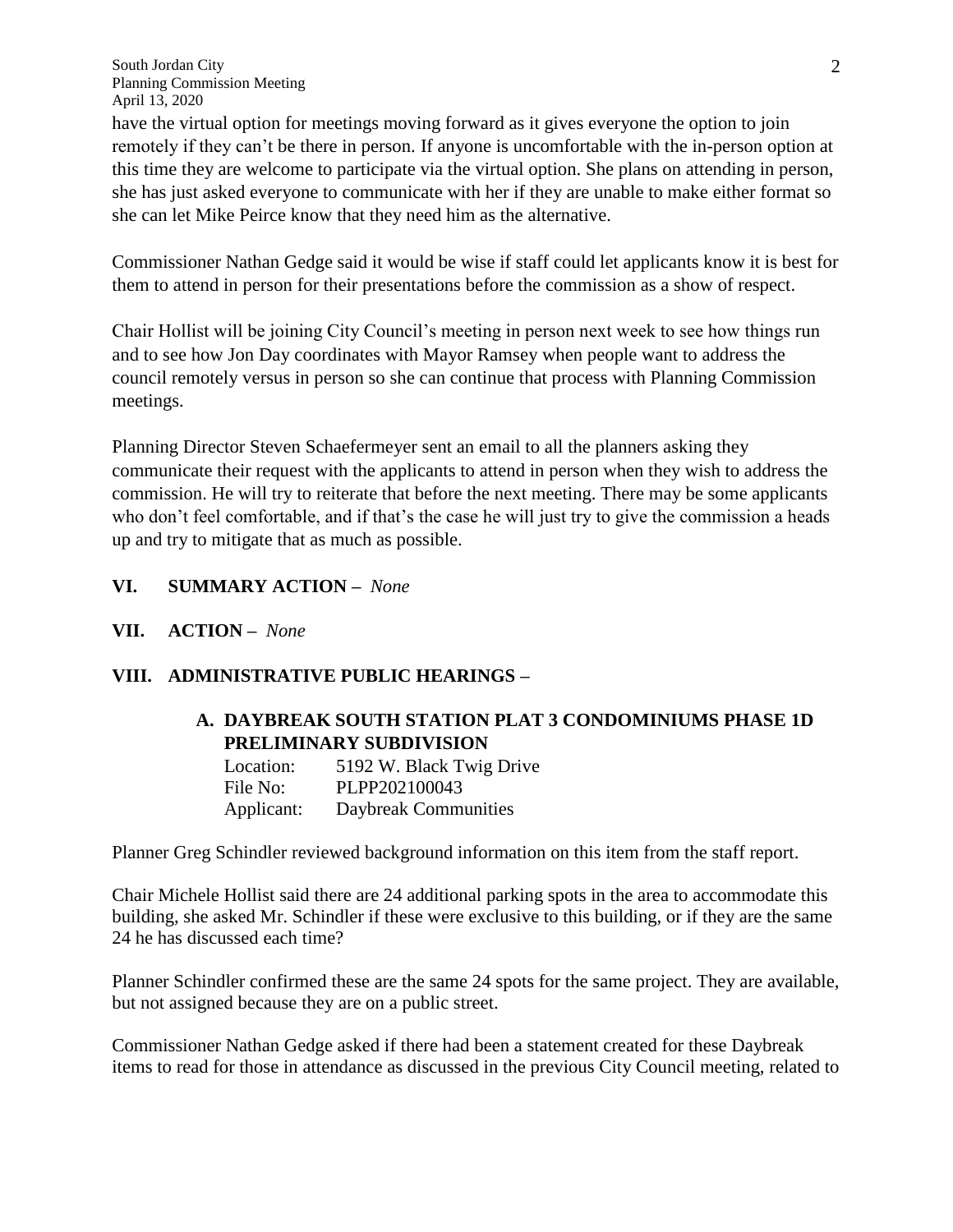the Master Development Agreement and the commission's purview. A statement that lets the public in attendance know what they can review and what they are limited to.

Chair Hollist said with Daybreak, these items come before them because it is in their code that they need to review things like this. Daybreak is unique from other parts of the city in that they have a Master Agreement with the city that was put in place back when this entire development started so their zoning is a little different. The zoning for the entire development is essentially the master planning zoning, so in Daybreak the density can go up to 50 residential units. There is no restriction that she is aware of regarding where certain types of developments can go because it is all essentially zoned for this master plan. She indicated they will come up with a more clear statement to read in the future to help the public with that. They do review these and city staff does a good job making sure everything is within the guidelines of that master agreement. Ultimately, we are here this evening to give the public an opportunity to comment on it, but the commission's powers are very limited in what they can enact as far as change when something like this is brought before them. The city hasn't found anything that is out of line with that master agreement.

Commissioner Gedge agreed with Chair Hollist, he also added this includes not just the types of housing that goes in there but also parking requirements, heights, setbacks; all things that would generally be in city code.

Chair Hollist still encourages the public to come and share their opinions. The Planning Commission is commissioned by the City Council to hear these issues so that if there are concerns they can take it back to them.

Chair Hollist opened this to public comment, there were no comments and she closed the public hearing.

**Commissioner Darby motioned to approve File No, PLPP202100043 subject to the following:**

**1. That all South Jordan City requirements are met prior to recording the plat.**

**Chair Hollist seconded the motion. Roll Call Vote was 4-0 unanimous in favor; Commissioner Morrissey was absent from the vote.**

|                  | <b>B. DAYBREAK VILLAGE 4A PLAT 9 AMENDED SUBDIVISION</b> |  |
|------------------|----------------------------------------------------------|--|
| <b>AMENDMENT</b> |                                                          |  |
| Location:        | Lots M-102 and M-103 Daybreak Village 4A Plat 9          |  |
|                  | 11267 S. and 11321 S. Lake Run Road                      |  |
| File No:         | PLPLA202100050                                           |  |
| Applicant:       | Daybreak Communities                                     |  |

Planner Greg Schindler reviewed background information on this item from the staff report.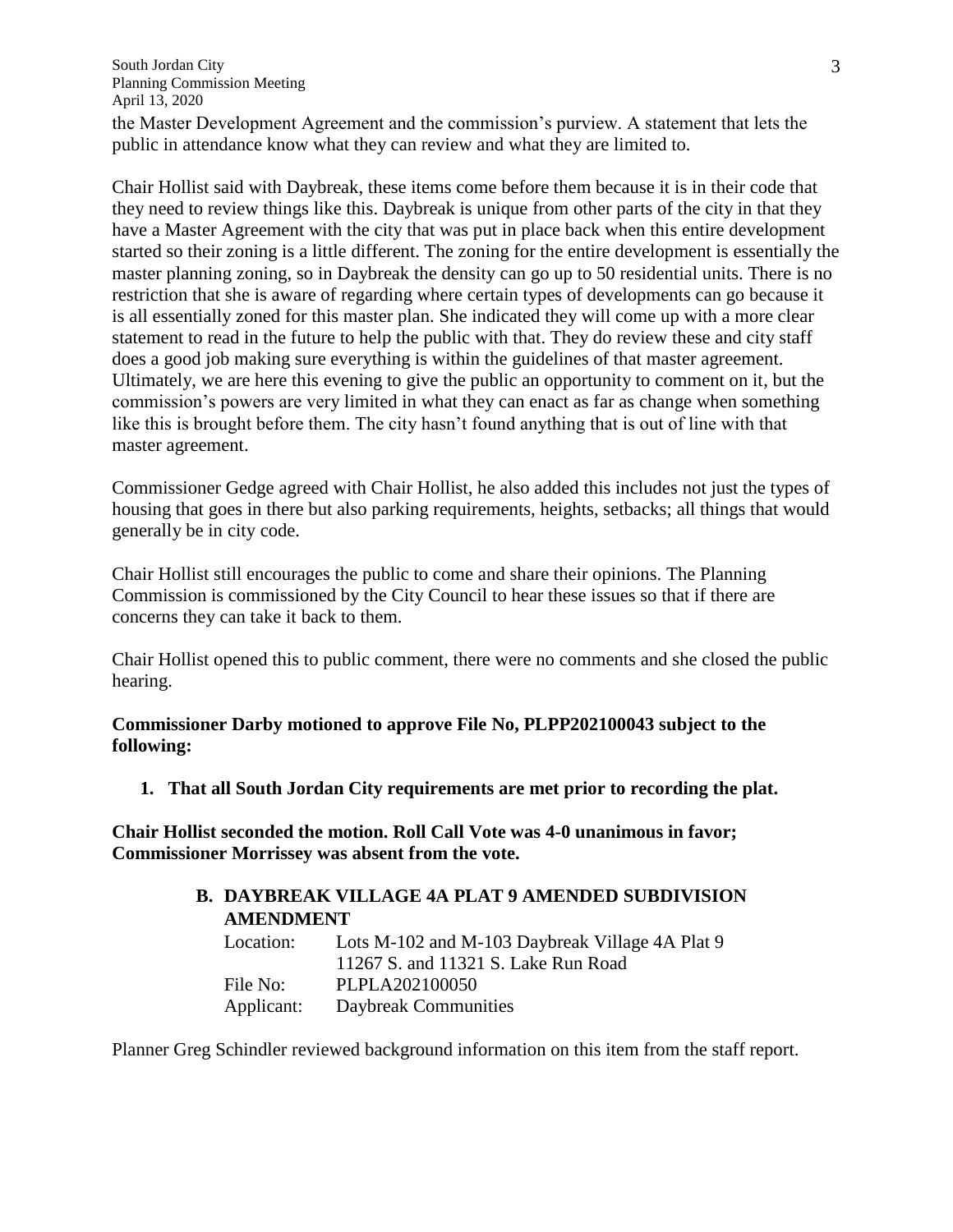Chair Michele Hollist asked if there was a time limit for work to begin once the commission has seen a plat.

Planner Greg Schindler said no, there is not. Once platted, the lots can sit there vacant for a long time. There are still some subdivisions in South Jordan that have been around for 20 years and never been purchased. He thinks that is going to come to an end because there is a lot of building going on. They were likely purchased by someone years ago and they just never built a house on it.

Commissioner Nathan Gedge inquired about signage on these lots, something like "this lot will be for X" so that potential buyers around the area know that will be a home, townhome, park, etc. He is wondering if that's something we can impose or request the applicant to do?

Planner Schindler noted we could encourage the applicants. He has spoken with Gary Langston (Daybreak Communities) and they have been putting signs on vacant properties that note they will be developed in the future. He doesn't believe they have been specific about what that development will be. He doesn't believe they'll be able to determine height, but possibly note if they are multifamily residential.

Mr. Langston (Daybreak Communities) said they do attempt to put signs on future development properties and they try to keep them fairly generic. They have the information that we are requesting, it is just coming in a different format. If you look at the sales materials that they provide at the Glass House and their different groups that provide different information to buyers, they indicate the types of units or uses that would be on those properties. The reason they don't necessarily post a physical sign on it is because it is easier to change a paper copy and share the information that way or online, as opposed to making regular updates to physical signage on the property. They request that we allow them to continue to notify owners and buyers in the formats that they have, they think they are working well. Also, anyone can get on the Daybreak website or stop by any information center and obtain the information they are looking for, they share it regularly with members of staff. He is willing to reach out to Cameron Jackson, their marketing director, and see if there is a more effective way to share that info with the city.

Chair Hollist asked if Mr. Langston was able to reach out to his marketing group regarding the issues residents had at the last meeting.

Mr. Langston (Daybreak Communities) was able to reach out, he called and spoke with Mr. Jackson right after the public hearing and shared the feedback with him. He was little surprised by the feedback but did commit to contact David Weekley Homes and the sale agents. He didn't follow-up to see if he had done that, he assumes that he has. He also wanted to add that their marketing group is three different individuals that work with each of the sales agents from the builders as well as outside sale agents. They have regular trainings and updates, and provide information to allow each of those individuals to be as current on information as possible. It is not to say that they are able to cover up every mistake or indiscretion that could be made, but he thinks their attempts and efforts are well thought out and they give a lot of feedback to those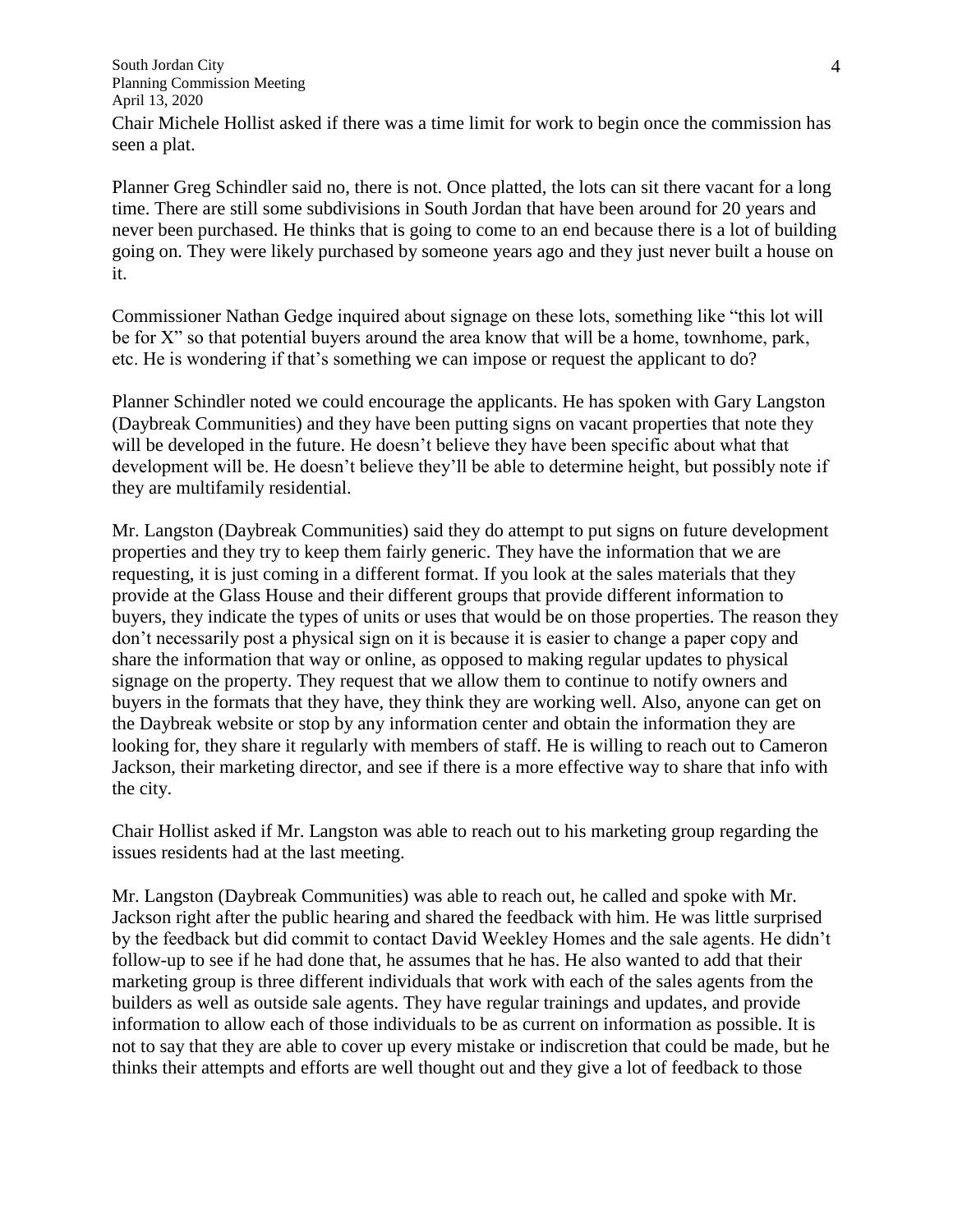groups to ensure that they share accurate information with either an existing homeowner or a future buyer.

Commissioner Steve Catmull asked if there were any annual reports or summaries for Daybreak to highlight where recent plan changes have occurred. Mr. Langston (Daybreak Communities) has acknowledged previously that they have these ways to communicate for existing residents, is there a way to get that on an annual basis so they can know about changes and updates regularly?

Planner Schindler said they don't have that information for staff and he noted that once something is a park it is always a park. He believes the problem comes when residents see open space that isn't a park, just a space that hasn't been developed yet, and they might be told by an unofficial source what it's going to be and that ends up being incorrect. He doesn't believe there are a lot of changes from what was originally planned because the Town Center is going to be a mix of commercial and high density housing, but nowhere has he seen where there is actually a plan that shows which block will have high density housing versus which ones will have commercial; it is fairly mixed within blocks sometimes. He wonders if Mr. Langston (Daybreak Communities) has an idea of some kind of document they can update that shows possibly what sections they will be working on in the next year, and what things they should expect to see happen.

Commissioner Catmull clarified that one of the experiences he is referring to is a resident that has moved into an area, not one that is largely open, where we have developed and then left a portion and people have established with kids in school and lived there for a few years; then we come back and build something that is not the same as the things around it. That sometimes comes as a shock to people and anything we can do to keep in front of that and to help people challenge the assumption that open space (that is not a park) is not necessarily going to be like everything that's around it when you're in a multi-use planned community.

Mr. Langston (Daybreak Communities) thinks they have similar thoughts and wonders what the best way is to share that information with the public. He believes they are often surprised that what one group might view as compatible uses that are adjacent to one another, another group might not. His opinion is that the messages they are sharing are consistent. He agrees with Planner Schindler that he can't think of a time where they have gone back and suggested they were going to convert a park to homes. He thinks the master plan is pretty consistent showing where the open spaces will be, where the commercial uses will be, the single family uses, and then a pretty good sense of where the multi-family would be. Planner Schindler is correct, that as you get into the Town Center it is a bit more of the open framework with flexibility to move the parts in different locations where they make sense. The challenge with any master plan is that it is always a bit organic and living as they adjust to what the market would suggest is compelling to buy, whether that is from a price point or square footage, from an architecture standpoint or style of living. One of the things that makes Daybreak fun and exciting and a compelling place to live is also what makes it very challenging to mix wants and desires and preferences together. He will pass along some of the suggestions and ideas brought up tonight to his broader team and maybe what they need to do is have a more regular interface with, and they've done it in the past, the City Council and Planning Commission to give updates and what's going where. Clearly the Covid virus has had an effect on their ability to share that information more readily, but he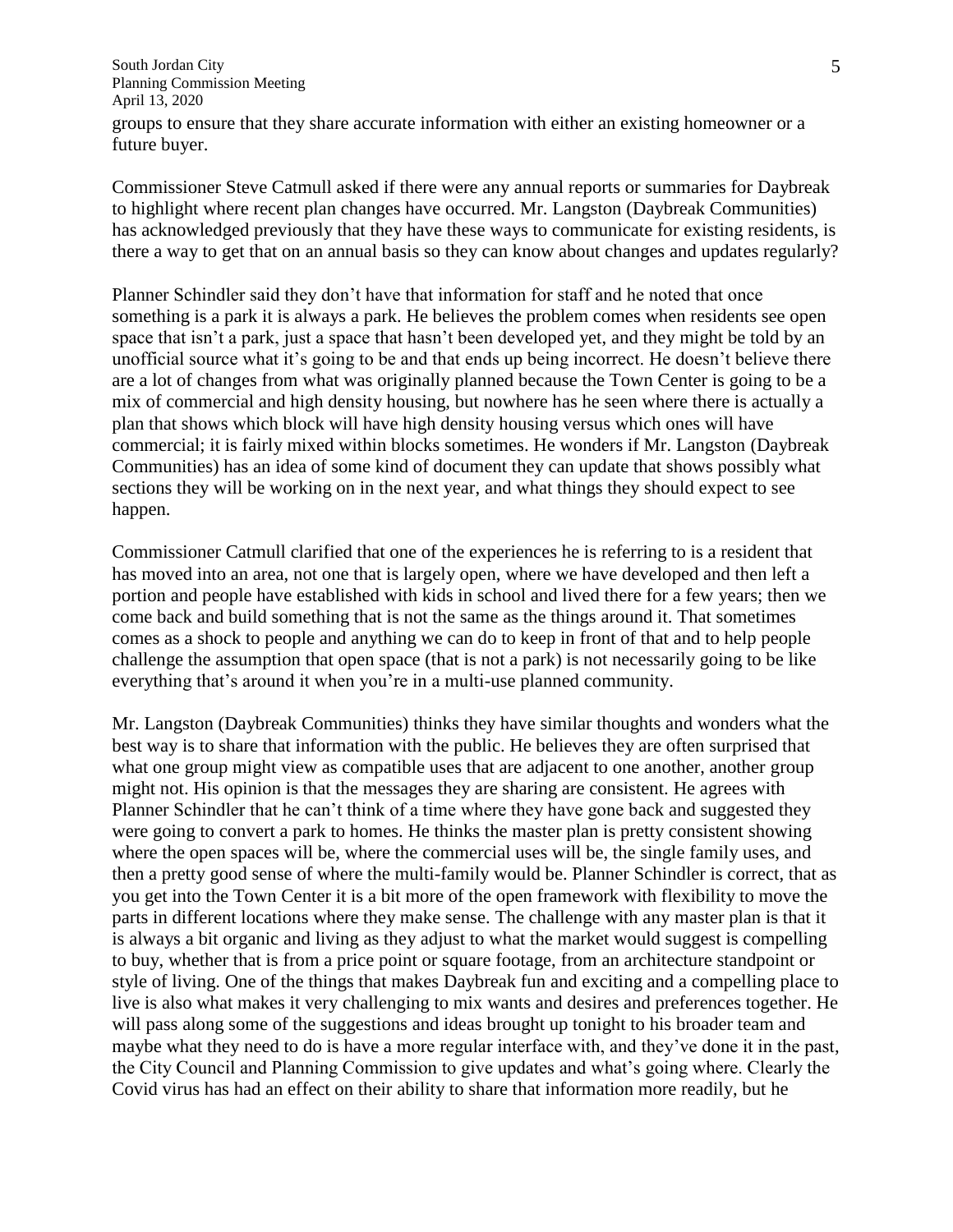believes they do a pretty good job of sharing information with residents and one particular person's preference for communication is certainly not another's. They attempt to cover as many people as possible, always fully expecting they are going to miss somebody and there will be an uninformed person who wishes they had more information. The best advice he could give to both existing homeowners and future buyers is this is why they have the information centers and all the resources that they do, for people to become educated on Daybreak whether they already live there and want to know what's new and different, or they are contemplating buying a home in Daybreak. He is anxious to hear feedback from the city and staff on suggestions that they could consider implementing, assuming it was reasonable in terms of manpower and financial resources.

Chair Hollist asked to confirm other information centers besides the Glass House.

Mr. Langston (Daybreak Communities) confirmed the Glass House has an information center component to it, it is also where the Daybreak Community Council has their offices and that is the group that runs all of the activities and events for Daybreak. They currently have two additional sources where they can go for information. One is about to change, it is at North Shore right along Lake Avenue near the lake where the little cottage is. They also have one on the west side of Daybreak, the Hub, where the little café and pool is. There are staff members there who can provide information for potential buyers and/or residents.

Director Steven Schaefermeyer still needs to follow up with Director Don Tingey as the contact for Daybreak, but things have been busy after the recent purchase. He took notes and as the City Council expressed, there is a balance between what Daybreak does, what their responsibility is and what the city can do. He doesn't feel they have found that perfect balance but it is something that they are following up on.

Chair Hollist wondered what the purchase by the Miller Group means, did they purchase all the remaining undeveloped land and what might change in the future?

Director Schaefermeyer hasn't seen the actual agreements, but his general understanding is that Larry H. Miller purchased any interest that the prior owner, Varde, had in the property. That included undeveloped properties. There were some reservations from Kennecott from what he has heard regarding some of the water issues and stuff like that, but generally speaking Larry H. Miller Companies purchased the remaining interest in the undeveloped properties as well as some other interests in management of current assets that were owned by Daybreak. Obviously they didn't purchase anybody's home, but the interest in the Homeowners Association (HOA) and those types of things that Daybreak currently has.

Mr. Langston (Daybreak Communities) gave the simple analogy that it's like they decided to change banks. They swapped out the primary investor, who was Varde, for a new investor which is the Larry H. Miller Group. It was an entity sale, so all of the existing framework and structure under which they operate, anywhere from their contracts to their POs to their accounting system, they are assuming all of that. They are really just stepping in as the new investor. He thinks we will see a greater presence from Larry H. Miller going forward. They have a different perspective than a private equity firm would have, it is a family office that is locally owned with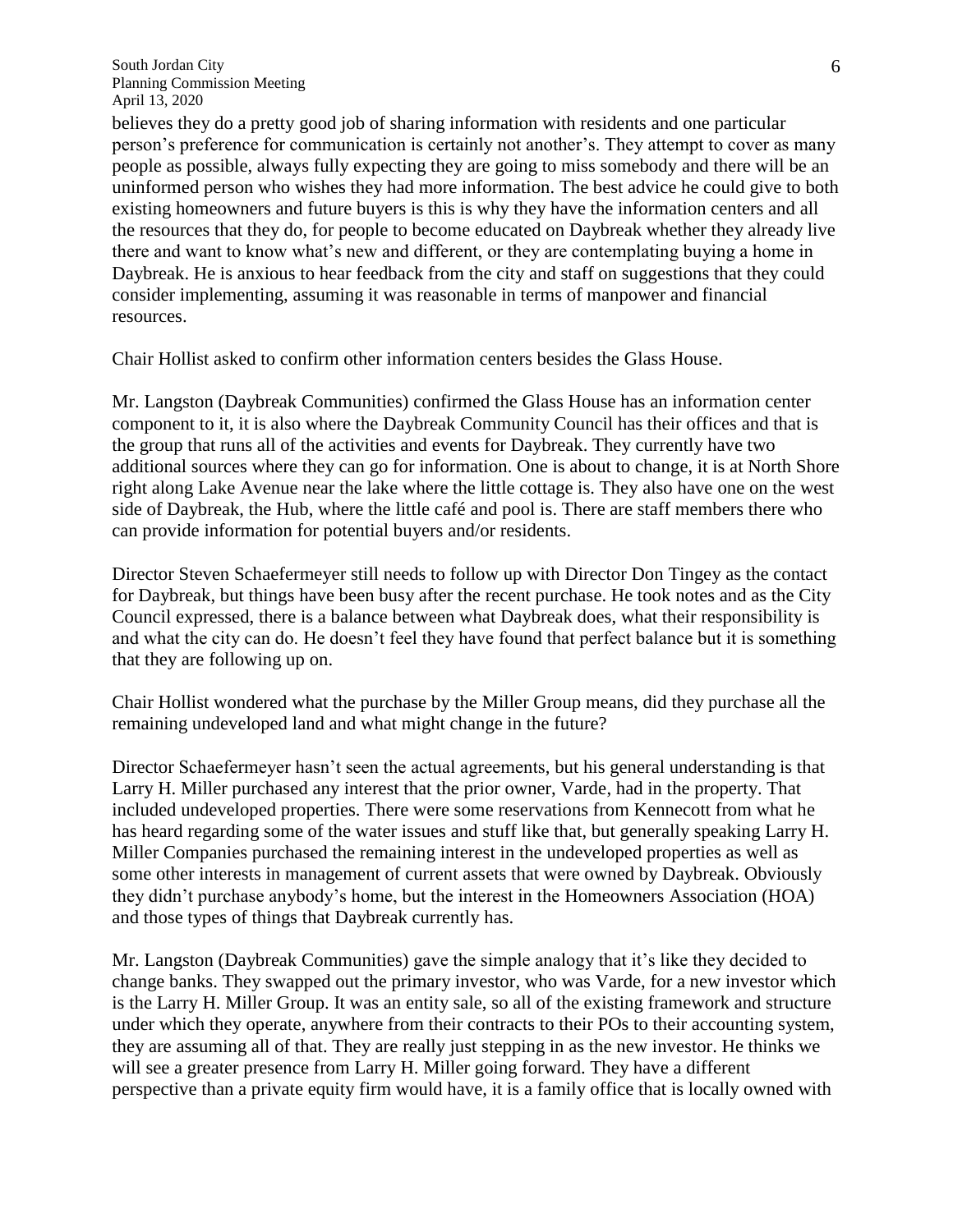a strong reputation in the state of Utah. He thinks they will look to maintain ownership of a lot more of the future commercial retail, multi-family stuff and actually make a long term investment in the community. Beyond that, Director Schaefermeyer is essentially correct that any of the undeveloped properties that were previously owned by Varde are now owned by the Larry H. Miller Real Estate Group.

Commissioner Catmull was able to find on the Daybreak website that there is a "what's happening" from a development perspective back in 2019 and that's something he sees as very helpful. He was unable to find anything for 2020 or 2021, and it did direct people to go to an information center along with sharing some of what was coming up for the year. Something like that is what he was referring to, maybe even a map (he didn't go far enough in to see if that was attached), just something helpful like that for those that are looking for information.

Mr. Langston (Daybreak Communities) said every 6 months they update a "wayfinding map" and it's a hard copy. Planner Gary Schindler and Director Schaefermeyer have seen those in the past and they show things like which builder and location to look at if you're looking in a specific price range, if you're looking for a townhome the location and builder to go to. That's what that map is intended for and it is supported by the staff members at the different information centers. As was indicated, he will follow up with Mr. Jackson and find out why they don't have a more current update and see what that's all about.

Chair Hollist opened this hearing to public comment.

**Lisa Graham** (**South Jordan)** she lives just east of the empty lots. She has always known there were going to be condos and they were probably going to be 4 stories. She doesn't have an issue with that, her biggest issue is that they are in Garden Park which is a 55+ community and these lots will access through their alleyways. Her concern is that they are going to be condos that aren't associated with Garden Park and she doesn't know how to go about that. They knew condos were coming and as long as it stays the same amount of units they were originally told she doesn't have any issues, it's that the road stays a part of Garden Park and the 55+ community.

Chair Hollist will bring her concern to the commission and staff once the public hearing is closed for answers. She confirmed that her main concern is that she will be sharing an alleyway access with a group that is not part of her sub HOA that she is a member of, and how that will be handled.

Chair Hollist closed the public comments.

Mr. Langston (Daybreak Communities) responded that the lanes in question, as well as the streets, are all public streets. They do not put a fence around Garden Park, it is not a gated community and they actually have this condition in many locations throughout Daybreak where they have a series of townhomes on one side of a lane that are in one association, single family homes on the other side of the road that would be a part of the master. Given that they are all public streets and they are maintained by the City of South Jordan, their view as the developer is that it really doesn't matter who drives on them, it is more a function of whether they are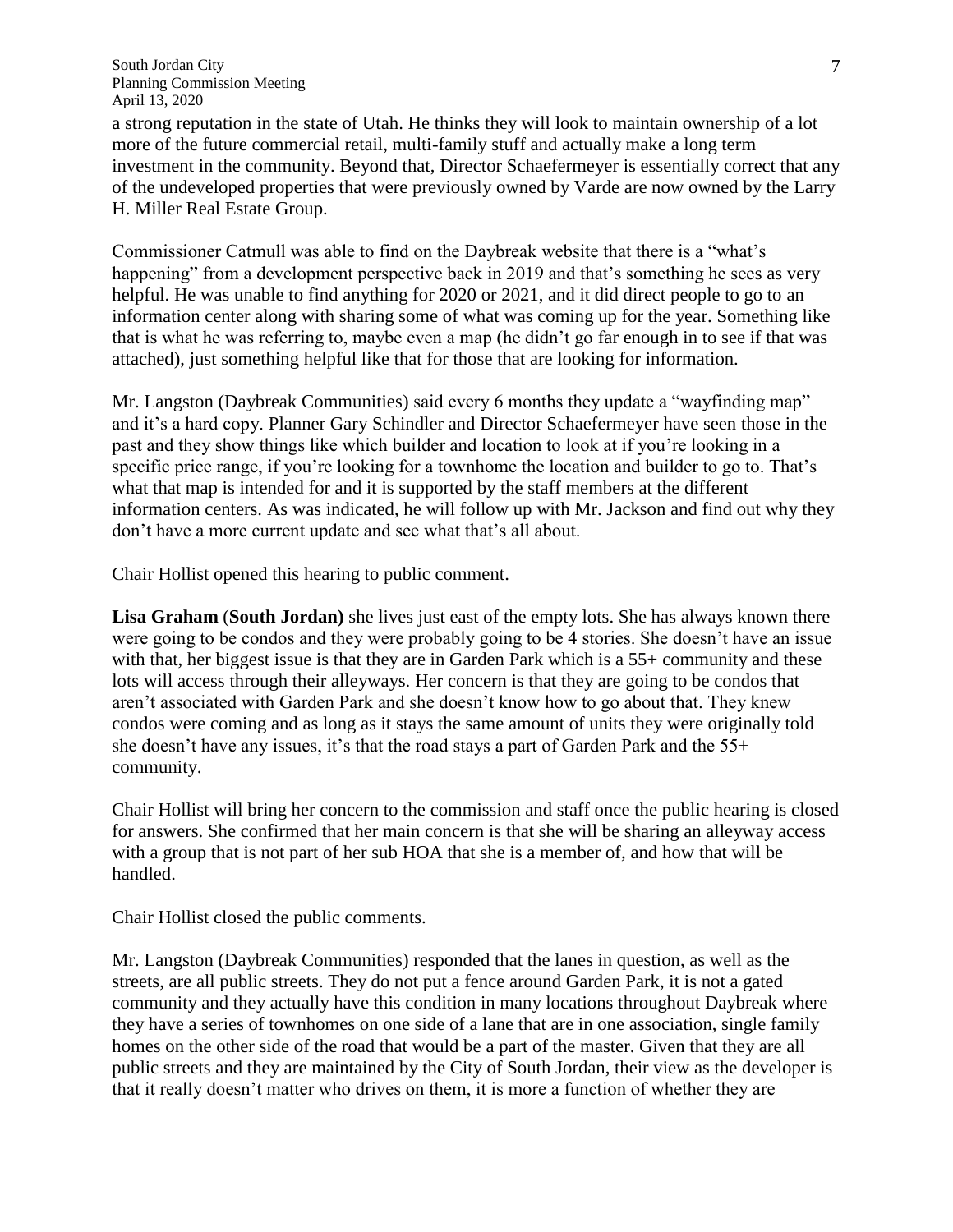appropriately sized for the adjacent uses and their opinion of that is that they absolutely are. There is adequate capacity on those roads and lanes to handle the proposed number of units, whether they be townhomes or condos in this particular instance. They do not distinguish which people can drive on which roads based on which association or sub-association they live in.

Chair Hollist asked to confirm it is signed such that they are not able to block one another's accesses and driveways and garages.

Mr. Langston (Daybreak Communities) said in addition to that, the city has ordinances in place that limits or prohibits parking within the lanes, at least within the through sections of it. If it is a condo, townhome or single family use, as long as the drive slip is long enough to hold a car that is okay. If it is shorter than that, the expectation is that there is no parking there, certainly not in any way to block the through portion of the concrete lane. That would be no different than with a public street in any way, shape or form.

Chair Hollist asked who maintains the lane? Does the city plow come through and plow that?

Mr. Langston (Daybreak Communities) said that yes they do. There are some minor exceptions with dead ends, and those are notated on the plats and something they work with staff on during the approval process to identify those. In essence, there is a city engineer's directive that talks about dead end portions of the lane. If they are greater than 1,200 square feet of right of way, then the association is required to maintain them. If they are less than that then the city is willing to accept those. On the plat it clearly indicates that snow plowing and street sweeping is not provided in those dead end sections, it effectively becomes the responsibility of the homeowners. He is not sure if the Planning Commission was aware, but on nearly every single one of their plats (there are a few exceptions) they actually produce a garbage collection plan that shows where the cans should be located for each unit so that the garbage collection companies can generally make a pass in each direction and pick up the cans on each side of the road without having to go down the dead ends or back up in any way.

Commissioner Nathan Gedge wondered what recourse residents would have if they did see a disruption to traffic flow or cars illegally parked. He believes they would call the city police department, but we wanted to make sure this was correct.

Mr. Schindler confirmed this was correct, police don't patrol the street looking for illegally parked cars, but if they are notified they can come out and handle it. If it is blocking the lane, or any portion of it is in the lane, it is considered illegally parked.

**Commissioner Gedge motioned to approve File No. PLPLA202100050 as presented. Chair Hollist seconded the motion. Roll Call Vote was 4-0 unanimous in favor; Commissioner Morrissey was absent from the vote.**

# **C. DAYBREAK VILLAGE 12B PLAT 1 PRELIMINARY SUBDIVISION**

Location: Generally 7050 West 11350 South File No: PLPP202100025 Applicant: Daybreak Communities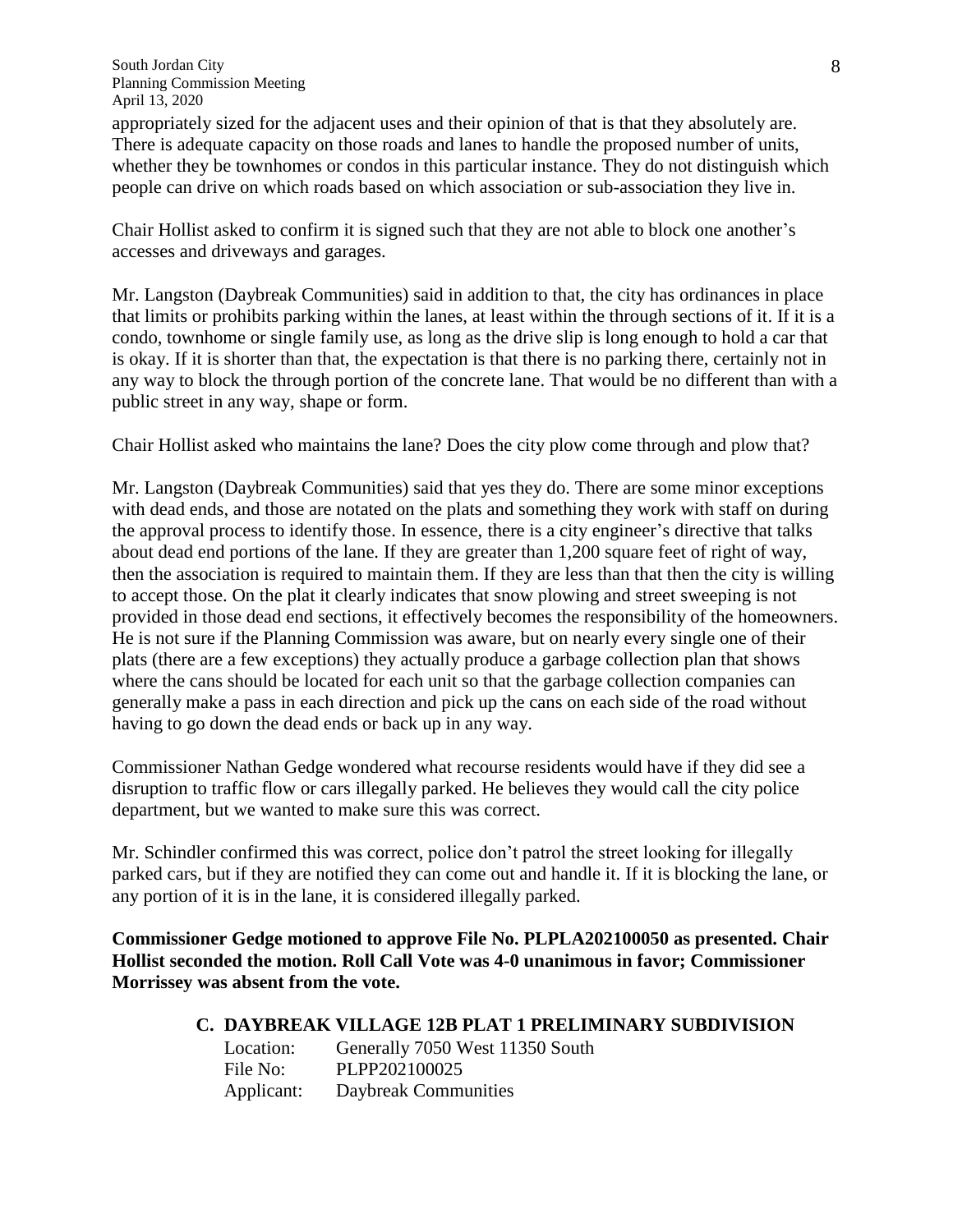Planner Greg Schindler reviewed background information on this item from the staff report.

Commissioner Nathan Gedge was wondering if the vacant lot to the west was meant to be a buffer from the South Valley Water Reclamation Center, or what the plans were to mitigate possible noise or smell from that facility towards this subdivision.

Gary Langston (Daybreak Communities) isn't currently aware of a mitigation strategy and he will certainly disclose that information in the paperwork provided to buyers. He knows that they as Daybreak continue to have ongoing discussions with the management team at the landfill in terms of the different things that they do, whether it's their composting pile or the landfill itself. The home styles that generally fall around this would be a part of what they call the "value segment" and so their adjacency to those types of uses, while not ideal, are considered in the price points, square footages, and home types. They will certainly make people aware of what they are moving in next to and do their best to disclose the information as they understand it.

Chair Michele Hollist asked what the price point will be for these "value" homes.

Mr. Langston (Daybreak Communities) responded there will be a range depending on the unit, but he thinks if they are detached they probably start in the high 200s/low 300s, and then they go up from there. If they are the townhome types in that section those could be in the mid to high 200s.

Commissioner Steve Catmull asked if there was in fact a water reclamation facility there, or is it a composting area?

Planner Schindler said water reclamation owns that property and he believes the composting is done through the landfill. They may not be doing a lot of reclamation any longer but he is not sure what their operations are.

Chair Hollist opened the hearing to public comment, there were no public comments and the comments were closed.

**Commissioner Darby motioned to approve File No, PLPP202100025 subject to the following:**

**1. That all South Jordan City requirements are met prior to recording the plat.**

**Chair Hollist seconded the motion. Roll Call Vote was 4-0 unanimous in favor; Commissioner Morrissey was absent from the vote.**

> **D. DAYBREAK COMMERCE PARK PLAT 3 AMENDED SUBDIVISION AMENDMENT**

Location: Lots C-103 through C-110 Approximately 6200 W. to 6390 W. Crimson View Drive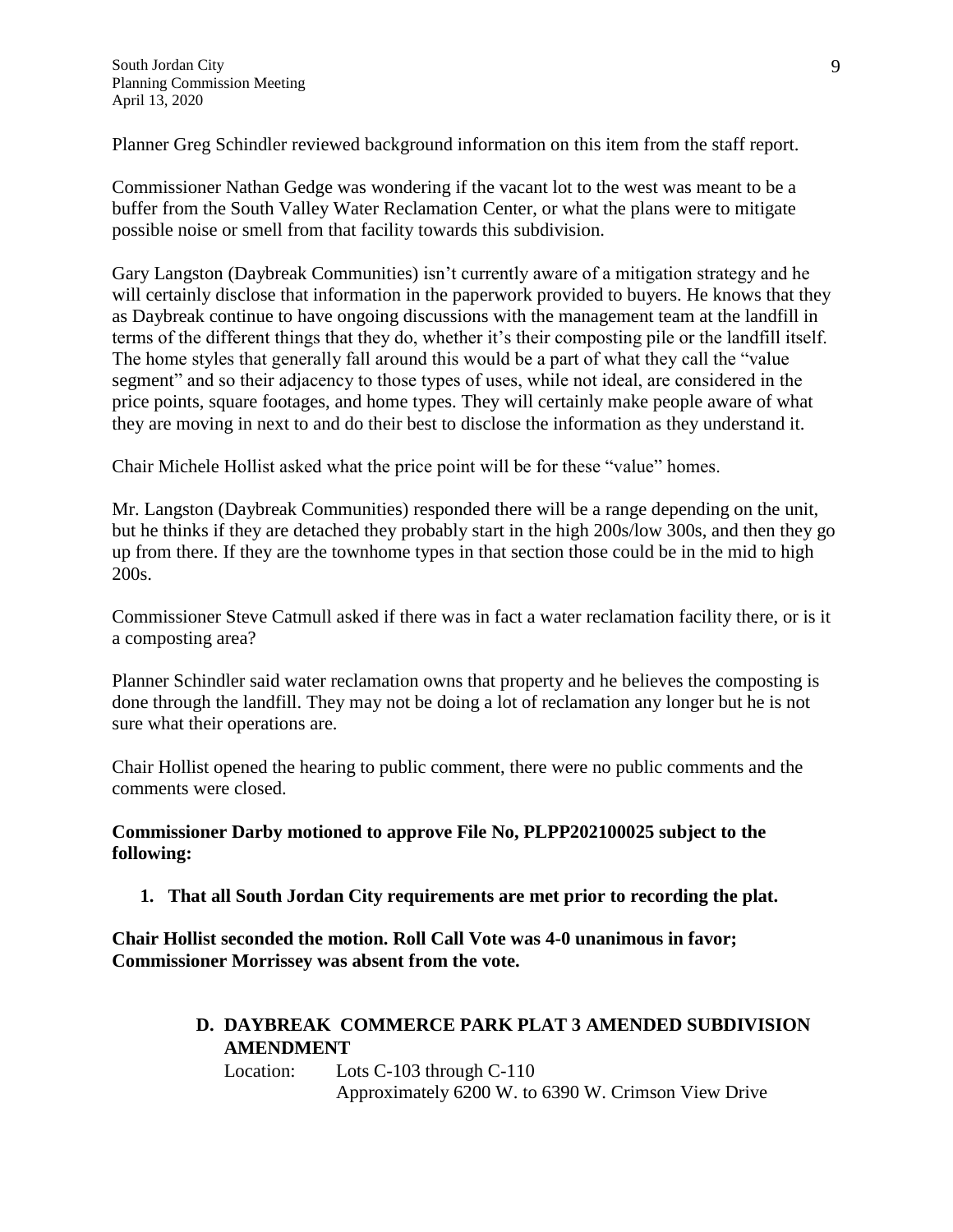File No: PLPLA202000024 Applicant: Daybreak Communities

Planner Greg Schindler reviewed background information from the staff report.

Chair Michele Hollist asked Logan Terry (applicant) if he could comment on who is moving into this commercial site.

Planner Schindler responded the company that owns it is Freeport West, he is not sure if they are going to be leasing these buildings to other tenants and who that would be.

Logan Terry (applicant) doesn't believe there is a tenant at this time, this is more just a core and shell at this point and they will be listed for lease at a later date.

Chair Hollist asked if these will be industrial warehouse types of applications and Mr. Terry confirmed that yes that is correct.

Commissioner Trevor Darby asked to confirm the location.

Planner Schindler mentioned that Boeing is across the street.

Chair Hollist opened the hearing to public comment, there were no public comments and the comments were closed.

Commissioner Nathan Gedge assumes the Utah Department of Transportation (UDOT) has addressed this, but he is concerned with whether Old Bingham Highway will be able to handle the additional traffic load with these additional buildings. He just wants to know if there are any concerns from a traffic perspective.

Assistant Engineer Jeremy Nielsen replied that no, there are no concerns. They have accounted for these volumes in their master transportation plan.

**Commissioner Gedge motioned to approve File No. PLPLA202000024 as presented. Chair Hollist seconded the motion. Roll Call Vote was 4-0 unanimous in favor; Commissioner Morrissey was absent from the vote.**

### **E. THE HAVEN COTTAGES AND VILLAS PHASE 2, PRELIMINARY SUBDIVISION PLAT**

| Location:  | 10710 South River Heights Dr. |
|------------|-------------------------------|
| File No:   | PLPP202100029                 |
| Applicant: | Nick Majors/ AWA Engineers    |

Planner Damir Drozdek reviewed background information from the staff report.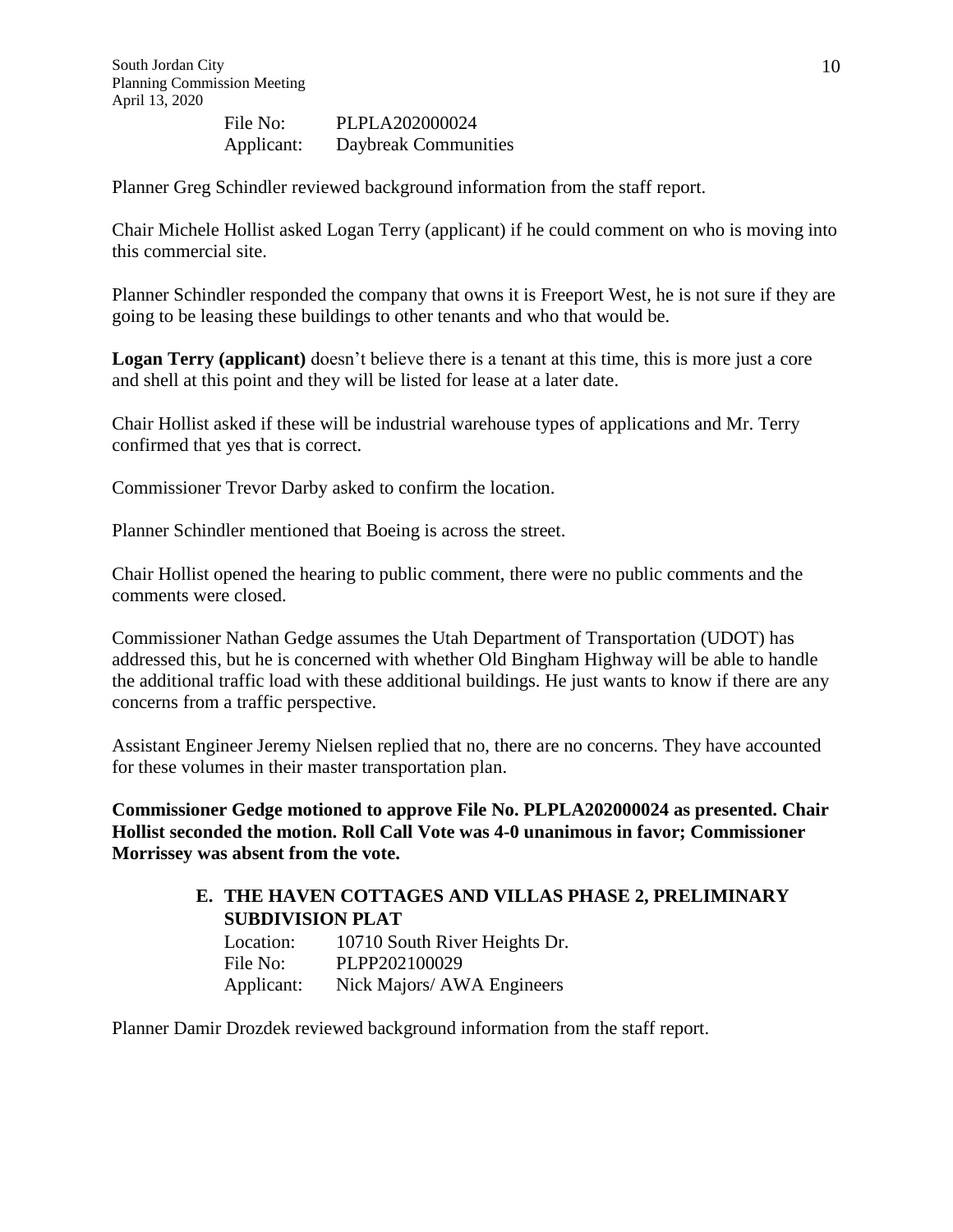Chair Michele Hollist notes that this is something that City Council and the commission have looked at many times and that there is a master agreement in place for what has been shown, she asked if this was correct.

Planner Drozdek said back in 2017 the City Council approved a zone change on this entire property and with that zone change a development agreement was adopted as well. As part of that development agreement there was a plan that outlined or specified what this project is going to look like, how many phases, etc. This is essentially just phase 2 (and the last phase) of this project. Phase 1 was approved back in 2018 by the Planning Commission.

Chair Hollist didn't recall seeing it, but in reading through all the documents, she is wondering if the applicant has met all the requirements that the city put in place to proceed to phase 2?

Planner Drozdek said they are on schedule to meet all those requirements and per the agreement the amenities are supposed to be put in before the plat is recorded for phase 2. Those amenities will have to be in before they are allowed to record any of the two plats for phase 2. She asked if this was a 55+ community.

Planner Drozdek confirmed that yes, it is.

**Kaylen Nichols (Peterson Development – applicant)** said they have addressed with phase 2 a water line that they are relocating into the street so it will be in the public right of way. It is still a 55+ community and it is going to look exactly like the first phase.

Chair Hollist opened the hearing to public comment, there were no public comments and the comments were closed.

**Commissioner Darby motioned to approve the Haven Cottages and Villas Phase 2 Preliminary Subdivision Plat File No. PLPP202100029 as presented. Chair Hollist seconded the motion. Roll Call Vote was 4-0 unanimous in favor; Commissioner Morrissey was absent from the vote.**

#### **F. ASHCROFT ACRES, PRELIMINARY SUBDIVISION PLAT**

Location: 10696 South 1055 W. File No: PLPP202100074 Applicant: Charles Judd

Planner Damir Drozdek reviewed background information from the staff report.

Commissioner Nathan Gedge doesn't have any opposition to this proposal, his only concern is that this was previously approved and has expired. Rather than in the future having to come back before the commission and making the applicant go through the whole process he wonders if there is another way an extension can be granted, especially with the pandemic.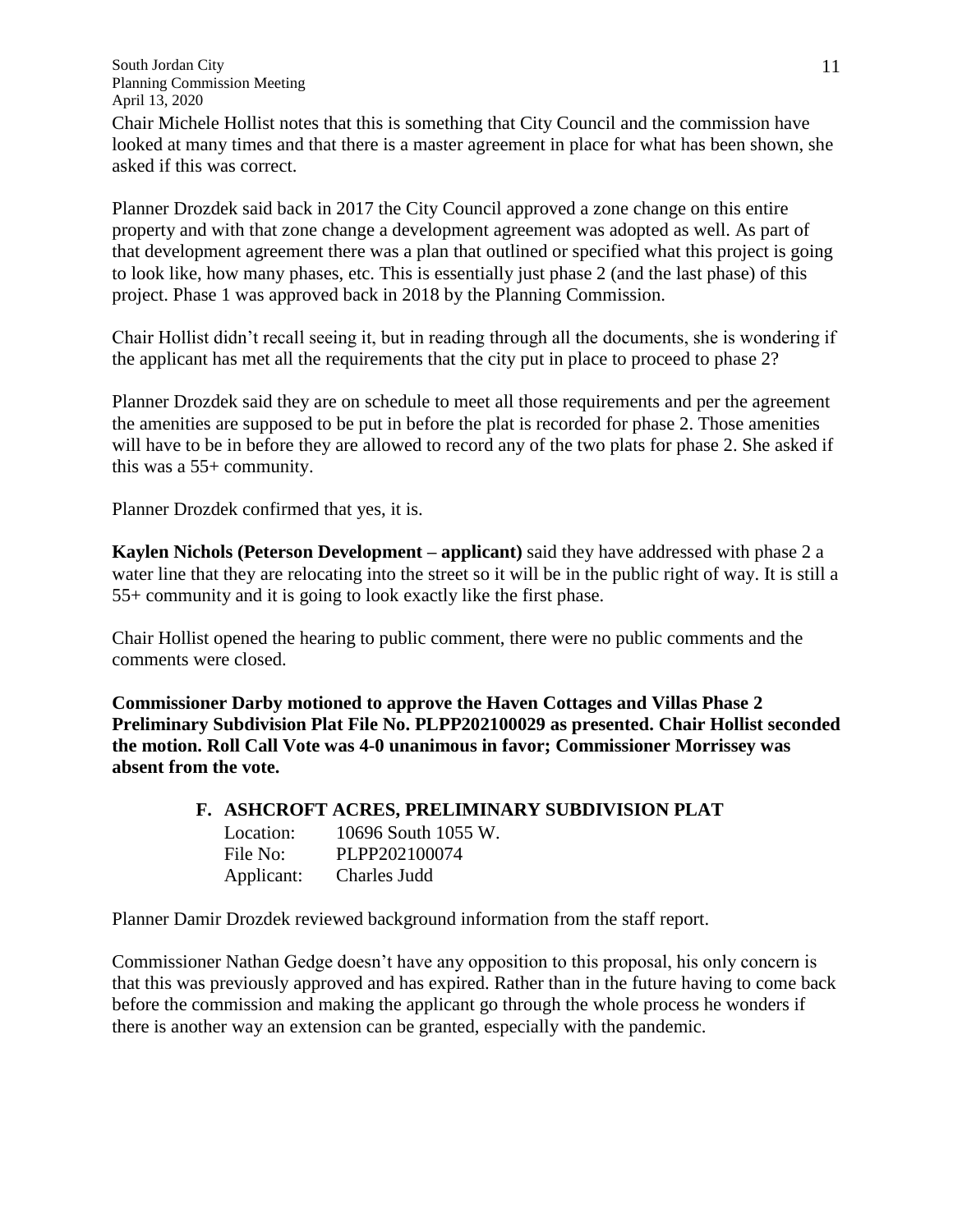Planner Drozdek said the approval is valid for one year. Before one year is done they can get another year extension, and that one year extension was given. After the one year extension goes by there is no other extensions to be given.

Commissioner Gedge wondered if City Council would consider amending the code to extend the extension, especially with the current pandemic. He would like to recommend the council consider that to help our residents out.

Chair Michele Hollist asked what is different between this and what was discussed regarding Daybreak earlier. She asked if there was a timeline once they recorded a subdivision.

Planner Drozdek noted this subdivision plat was never recorded. Once it records it doesn't expire. The preliminary subdivision plat approval expired because it was never recorded. It is no different in Daybreak, they have one year from the final Planning Commission approval to prepare a final plat and have it reviewed, get signatures, and get it recorded. The PC zone has separate ordinances and it specifically says what happens with platting and so forth, but the expirations are the same in all the zones in the city.

Chair Hollist asked if there was a fee associated with officially recording it after it gets approval.

Planner Drozdek said the county does charge a fee for recording, that's why the city doesn't record them. The developers and owners all record their own plats. He is not sure what the fee is, it is not nearly as expensive as actual preparation, going through the engineers and surveyors and so forth, and not as much as the city charges for our review. There might be a taxing change because now they have several lots that are more valuable than the one vacant lot and that might keep people from recording until they are ready to sell the lots and develop them with the infrastructure.

Commissioner Gedge is wondering if we have any idea of the number of unrecorded approvals that previous commissions have made. Are they going to see more of these in the future, or is the number relatively low; or, because they are recorded at the county, does the city not have any info regarding that?

Planner Greg Schindler said they know when they are recorded. In the past the county has printed a copy of the mylar for the city, however they no longer do that. They are notified by the county when they record. They don't see too many that come back for extensions, even fewer that would have to go back for a re-review through the Planning Commission; it doesn't happen very often. This is the first one in a long time.

Planner Drozdek said he thought there was one a few years ago, an office development off River Heights Drive that was done by Peterson Development where there were 2 building approved by the Planning Commission but they didn't even start construction on the project. They sought an extension, received it from the city, and then it just expired. They didn't even try to fight it, they said they couldn't find any tenants for the office buildings they were going to do and they gave up on the project.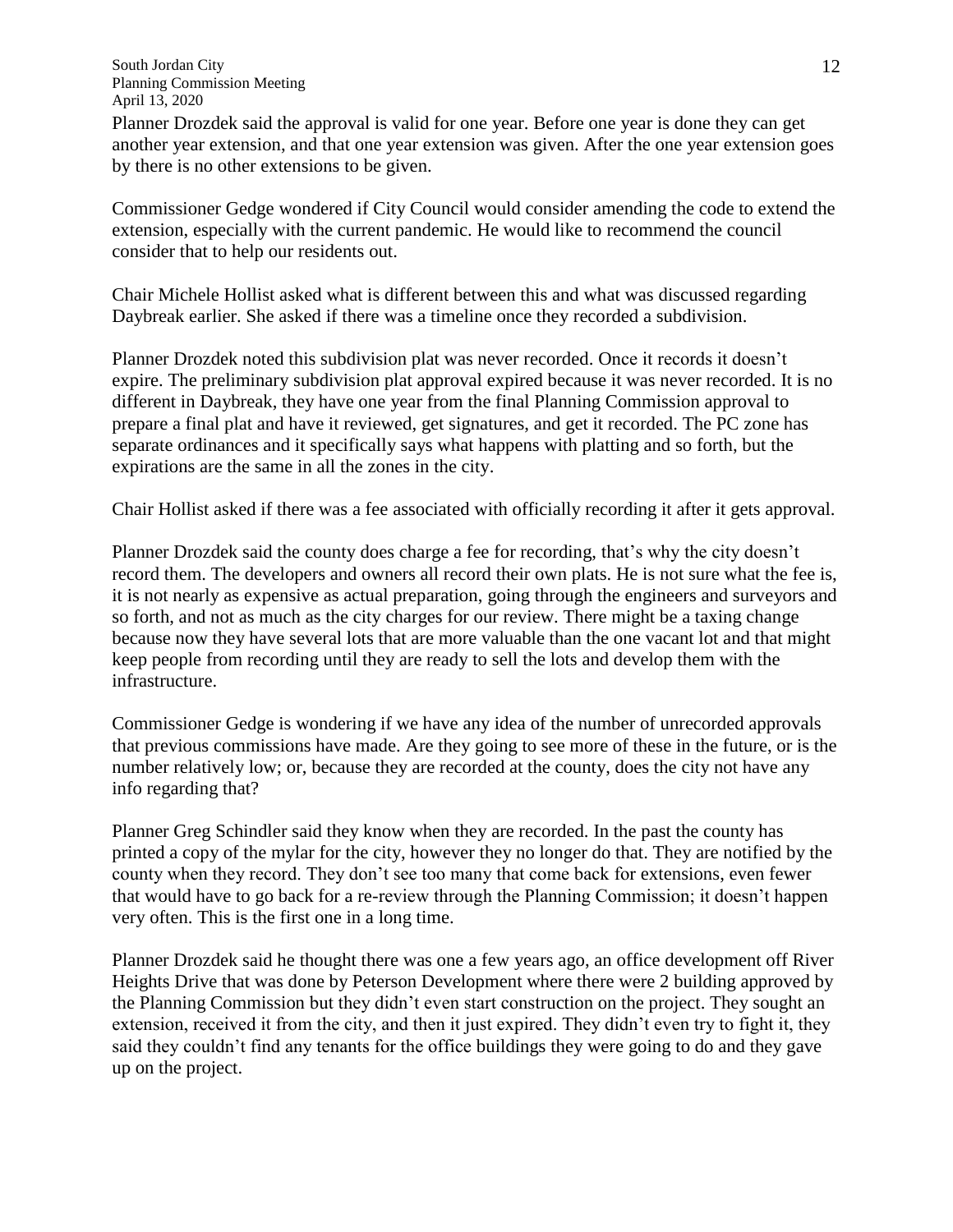Commissioner Gedge asked if there have any been other examples where an extension request has come in or a new review has come through and the commission has then denied the second application after approving the first.

Planner Schindler said no, because if they met all of our codes and guidelines they had no option but to approve them. Possibly, if it's a conditional use and a new commission finds that certain things cannot be met, even by mitigation, then that could happen; he doesn't recall seeing that in the past.

Commissioner Trevor Darby asked what qualifies as a historic road and who designates a road as such, who maintains it?

Planner Schindler was involved with the designation a few years ago. The City Council designated it as a historic road and part of the requirements for that are there cannot be any widening of the road as part of the ordinance. There can be regular maintenance of it, like filling potholes and fixing it so it's still passable, but no improvements such as curb, gutter or sidewalk. It was constructed many, many years ago; first paved most likely when the first vehicles were made. It is the original pioneer settlement road and at that time it was dirt, but it was the first road ever constructed in South Jordan (it wasn't South Jordan then at that point).

**Charles Judd (Developer)** He is okay with the process he had to go through. He tried to get it done in time but due to the pandemic they got slowed down, then near the end he became aware that he had to bond the project before he even started it. He was going to have to come up with probably a half a million dollars, bond it, and that would have tied up that money for a long period of time. This is the best process to go through at this point. He just appreciates the opportunity to move forward now that they have that part figured out.

Chair Hollist opened the hearing to public comment, there were no public comments and the comments were closed.

Planner Drozdek received an email right before the meeting (Exhibit A) from a Mrs. Broadbent asking if the grade is going to change with this project. He looked at the plans and the grade doesn't seem to change much from what it is currently. From her property the slope comes down towards the rear, she was wondering if the new grading would affect her view of the mountains. Some homes built behind her may affect her views of the mountains, but that would be no different than any other project in the city.

Planner Schindler noted that he received the email and forwarded it to Mr. Drozdek. Mrs. Broadbent's instructions were to please answer the question during the meeting.

Chair Hollist said that this was the one that had all of the attachments from the previous review and meetings. She asked if he felt confident that staff has addressed all of the water access concerns.

Planner Drozdek said he hasn't had any complaints that he is aware of.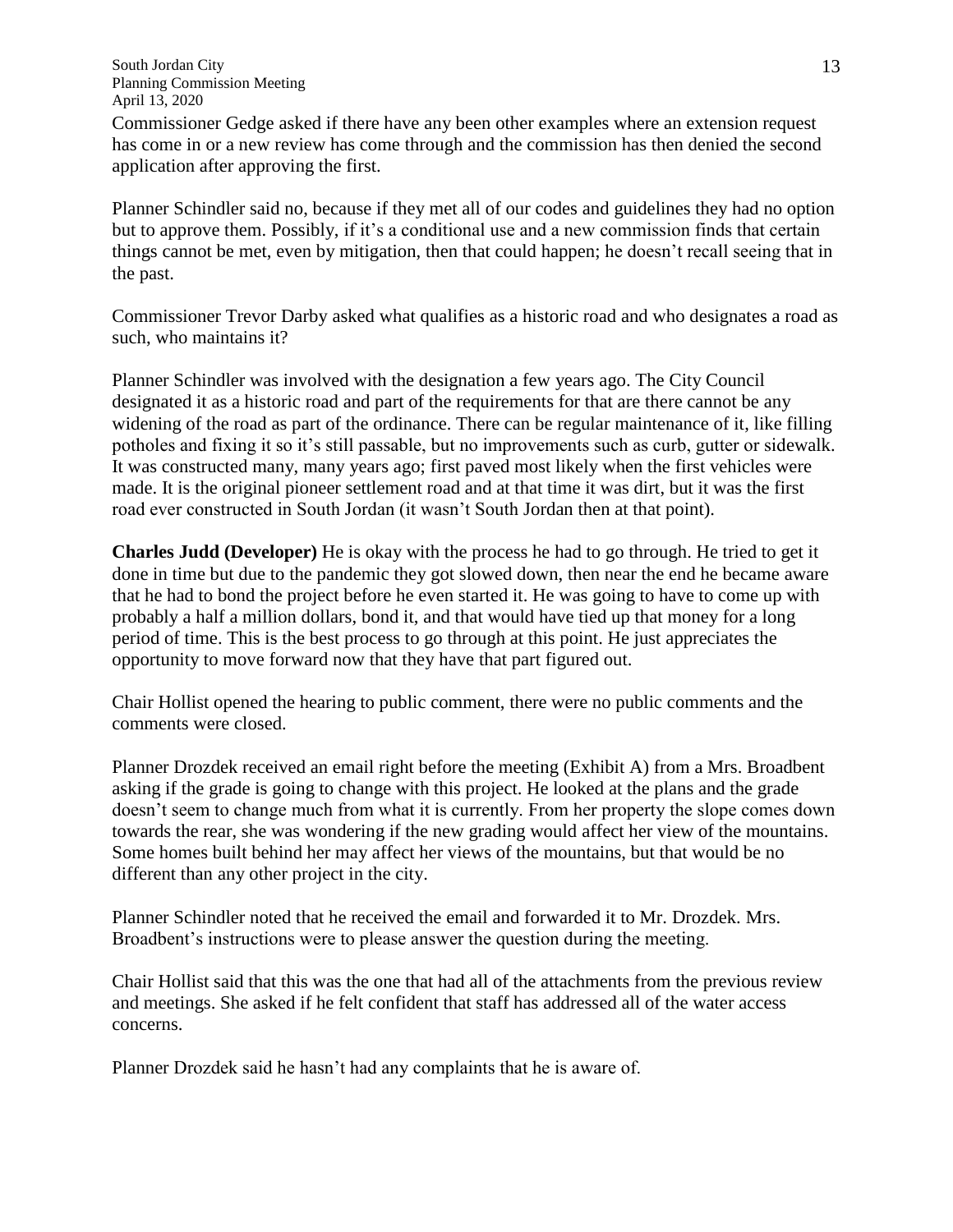Assistant Engineer Jeremy Nielson spoke with the engineer that was reviewing this and specifically asked that question, there were no concerns.

Chair Hollist reviewed the previous notes and believes it meets the zoning requirements and it seems like staff has done a good job with their report and covered all the bases.

**Commissioner Gedge motioned to approve the Ashcroft Acres, Preliminary Subdivision Plat File No. PLPP202100074. Chair Hollist seconded the motion. Roll Call Vote was 4-0 unanimous in favor; Commissioner Morrissey was absent from the vote.**

### **IX. LEGISLATIVE PUBLIC HEARINGS –**

# **G. TEXT AMENDMENT – AMENDING CHAPTER 16.30 WATER EFFICIENCY STANDARDS AND RELATED SECTIONS**

Ordinance No: 2021-09 Applicant: South Jordan City

Steven Schaefermeyer reviewed background information from the staff report.

The link for the video that was referenced in the report (Attachment B): [https://www.youtube.com/watch?v=Jq0s3r5z\\_JU](https://www.youtube.com/watch?v=Jq0s3r5z_JU)

Director Schaefermeyer said there are 3 components to this, Development, Planning and Maintenance of City Property. All of these departments are in communication and will work together.

Director Schaefermeyer indicated that there were some things that Jordan Valley was requesting that were unworkable from the city's point of view, so the city expressed some of that to them. One example is the indoor plumbing requirement, something that Jordan Valley didn't understand until it was discussed was the city cannot unilaterally change the building code. The building code is adopted by the state and to be able to change pieces of that code you have to go to the state and either request exceptions for the city or have them change that statewide. Jordan Valley came back with new wording "it is recommended and encouraged." In order for us to keep our water rates low they are requiring that we adopt these things for the city. There was less drastic change in the outdoor watering standards, but there were some as we met with them. What everyone is seeing tonight is mostly what they have required by their resolution that we adopt in order for them to allow us to have the lower water rate when we renegotiate the contract.

Director of Public Works Jason Rasmussen said Jordan Valley has done some long term planning and in order for long term supplies to meet long term demands they have looked at options. This water efficiency standard they are pushing on the member agencies that take drinking water from them is a means to do that. They will not force any of the member agencies to adopt these new standards, but if we want to increase the amount of water we buy from them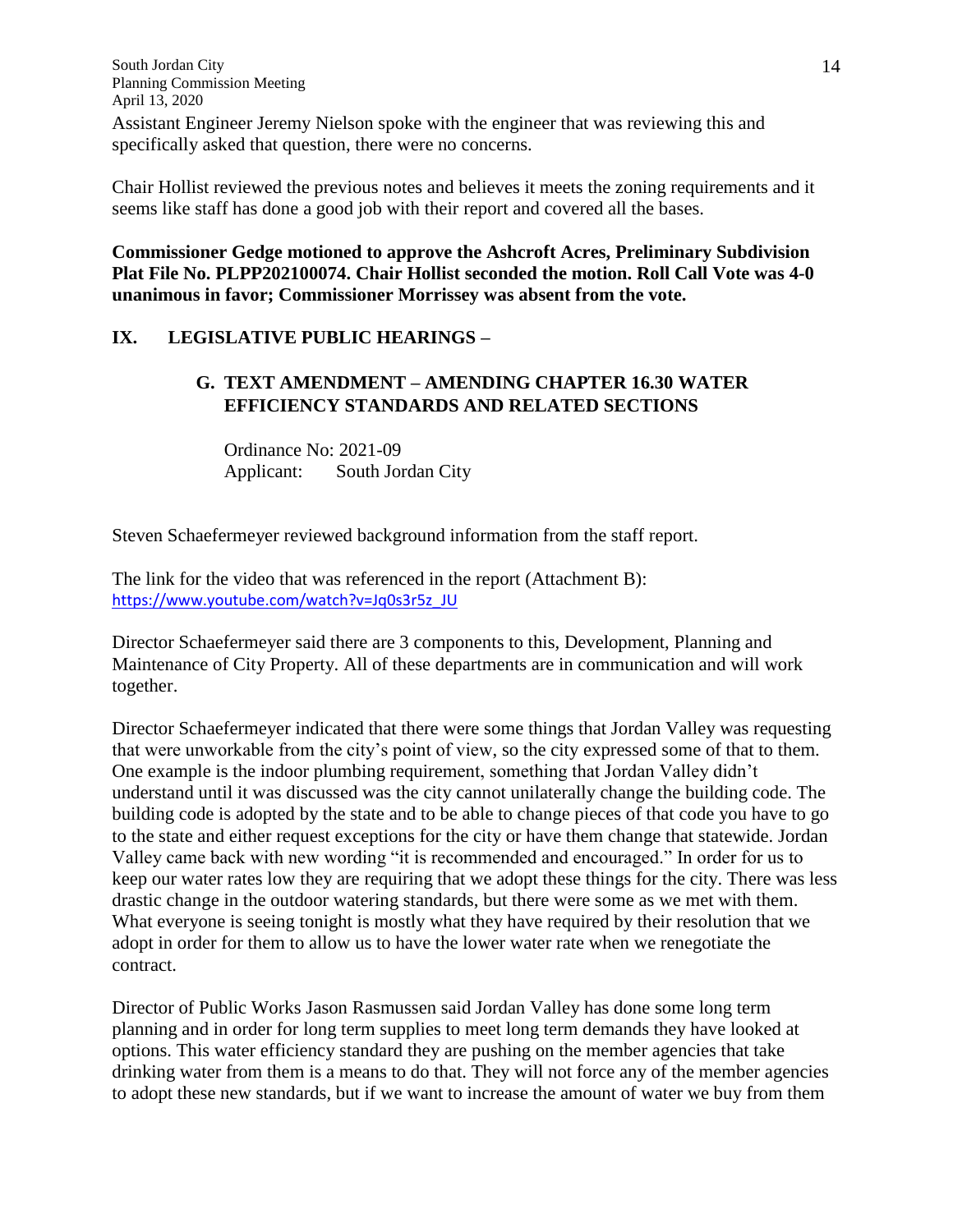we will have to adopt the standards. The city could choose to not adopt these, but our wholesale water rate from Jordan Valley would double. Long term this is a good move. We are a growing city and we are in the process of updating the amount of water that we purchase from Jordan Valley because our water amount increases each year, we have to keep current with that. We are in the process of updating that contract and we need to get these standards passed. Like Director Schaefermeyer said, there has been some back and forth as we didn't automatically say we are going to accept all these water standards at face value. We worked with them and as much as possible tried to make it make sense for the city and new development here. They feel like they have been able to get a better balance of what they are asking for and what would work here in the city. It is imperative that we pass these so we can continue to maintain our existing rates with Jordan Valley versus having our rates double for the water we take over our contract amount.

Chair Michele Hollist asked for him to make it clear how our rates are affected. She notes that in the staff report for an AF (acre foot) with block 1 pricing it increased our rate by about \$500 per foot and she is reading that it doubles our rate. Specifically what is block 1 pricing?

Director Rasmussen noted we pay per acre foot, about 325,000 gallons of water. We have different rates based on where we take water from Jordan Valley and their delivery points, but our average rate with Jordan Valley is just over \$500 an acre foot. Anything over our contracted amount that we take would be upwards of \$1,000 per acre foot. If we do enact these changes we don't face those penalties if we go over our contracted amount. We are currently contracted for 14,200 acre feet. The year 2020 we used a lot of water due to a warm spring and then a warm fall, and growth, people working from home. We used over 19,000 acre feet of water. After July 1 of this year, that 5,000 acre feet of extra water we took would have been charged at double the rate. Our rates are uniform for the size of meter and classification, and the higher rate would have made everyone's rates go up across the board.

Chair Hollist asked if we knew what the amount per resident would have been for that increase.

Director Rasmussen said it would have been about 2.5 million dollars extra. With about 21,000 water customers that works out to about \$120 per water customer based on last year.

Chair Hollist asked if the water district has been able to review what we are seeing here and if they found it to be an acceptable change to prevent the increase in water rates.

Director Schaefermeyer said he doesn't believe we have given this to them yet, however they are following things very closely. When they initially spoke with the water district they said we can vary with a few words as long as the concepts are there. The city adopted largely what was given to them, within the context of the current code. They have been in communication recently and they may invite them to the City Council meeting. They will make sure they see this before that meeting.

Director Rasmussen said what is being proposed to be updated and adopted is 99% of what came from Jordan Valley. We have made some minor tweaks but he doesn't anticipate at all that they will have a problem with it. They will be very happy with what we are presenting if it gets passed.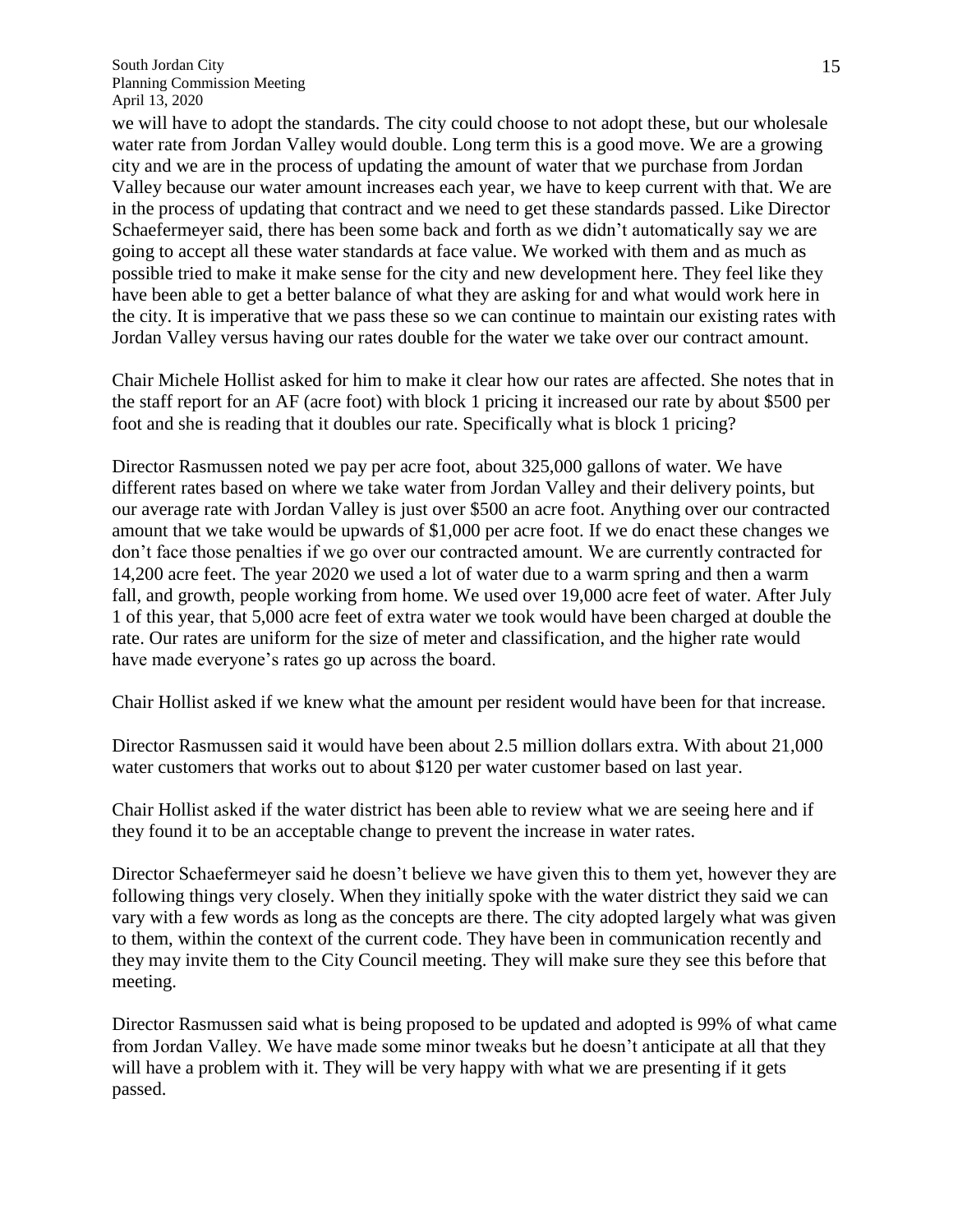Chair Hollist asked if the spirit of what is changing applies mostly to new development, that almost everybody is grandfathered otherwise but encouraged moving forward with changes to also adopt these standards.

Director Schaefermeyer noted that in section 16.30.0.40.A it talks about applicability and it is all new and rehabilitated landscaping for public agency projects, private developments and residential. There is a note at the end that it is recommended and encouraged for the rear yard landscape to also comply. However, we do not go into people's backyards, especially with new construction that is a difficult thing to enforce. By rehabilitated, they mean if you ripped out your grass in your park strip to put more grass than this would apply to you. If you maintain the current grass that you have, patch it, this would not apply. He even says that it wouldn't apply to re-seeding. Planting annuals each year, in interpreting it, he is referring to major changes in your landscaping and if you are making major changes from what you previously had you would have to comply with these rules. If you are replacing a dead plant this wouldn't apply, it needs to be a wholesale change to a park strip or front yard landscaping.

Chair Hollist opened the hearing to public comment, there were no public comments and the comments were closed.

Commissioner Steve Catmull had several questions. First, he asked for more clarifications on when the new standards would be applied.

Director Schaefermeyer responded that when you submit a building permit they have landscape requirements. For example, depending on how your yard is laid out you have to plant trees in your park strip, have to have landscaping in your front yard. How that has traditionally worked is either a planning inspector comes before you get your certificate of occupancy, or if you are permitted a deferral because of winter then you can get your certificate of occupancy without installing. Eventually you have to install your front yard landscaping. We have a planning inspector that checks all of that, this is for single family homes. The planners do the bigger commercial projects where there are actual landscape plans to check what plants have been planted. This is all connected to your ability to occupy your building. These rules apply to new construction. There would be no permit if you wanted to flip your park strip. Much like any enforcement throughout the city, generally we find out about things because of neighbor complaints or an inspector is driving through a neighborhood. The rehabilitative portion of this code is the part that will be harder to enforce, but it technically applies. He also noted that Jordan Valley has some money in some grants that we are going to be exploring to maybe get half a staff person or funding for a full staff person to help us with these enforcements. It also requires specific irrigation requirements and we are trying to get the expertise to enforce those. Jordan Valley has offered some training for those that will be involved in this process to look at those plans. The challenge we will always have with single family development is as soon as a home is built, builders want their buyers in that home and buyers want to be in that home, lenders want people to be in that home; we will have challenges when we are holding that up for something like landscaping.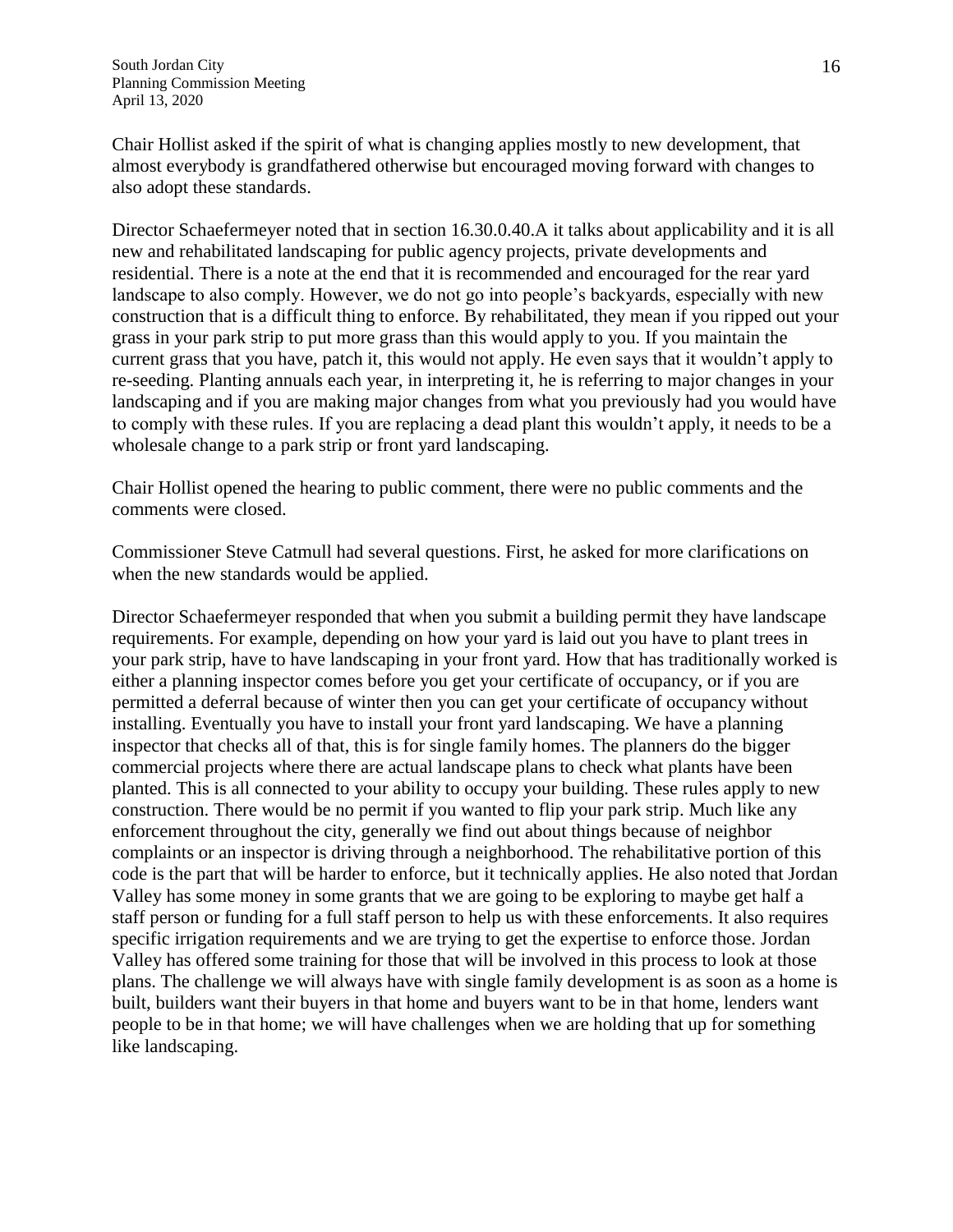Commissioner Catmull said that when you are talking about a building there are clear directions as to when you are grandfathered in and when you're not, it doesn't seem like we have that same level of clarity on the landscaping requirements. Maybe we do, but maybe they're just harder to enforce. What qualifies as rehabilitation for landscaping?

Director Schaefermeyer said that is harder to define and would have to be on an individual basis. We would look at what has been done and whether it qualifies as being rehabilitated.

Commissioner Catmull asked how we would know what has been done.

Director Schaefermeyer said we have issues with legal nonconforming. Generally speaking, when people are grandfathered this applies, meaning what you had was legal at some point, the code changed, and now that is illegal under the new code. That principle could extend to landscaping in this case and the burden is on the landowner to show that they once complied with the code and that either their landscaping is legal nonconforming or that they were replacing something (like a dead plant). The type of evidence required would be aerial pictures (maintained at the city in good detail) and this is one of the things that GIS Coordinator Matt Jarman does for us is maintain those GIS maps and aerials. Pictures, street view with Google, are all ways to prove the landscape was once conforming. He doesn't imagine that we'll have many of those issues but they could arise from time to time. What usually happens is someone comes in and wants to concrete over their yard or park strip and they have a neighbor against it; the city would then step in and say they have to comply with the current code.

Commissioner Catmull asked how this will impact Daybreak where they have an established development agreement that seems to be mostly sealed unless both parties agree to amend.

Director Schaefermeyer indicated the agreement applies to a lot of things, certain roads and things like that, but it doesn't apply to all things. Knowing that the majority of our new development was happening in Daybreak we actually forwarded these requirements on to Daybreak and Director Rasmussen set up a meeting between Daybreak and Jordan Valley because they were concerned. Short answer, these requirements do apply to new development in Daybreak. In 16.30.0.40, under B7F, it says small residential lots which have no side yards or backyards where the total landscaped area is less than 250 square feet, and where the front yard dimensions cannot accommodate the minimum 8 foot wide lawn area requirement of the landscaping requirements, are exempt from the 8 foot minimum with lawn area requirement. That was put in specifically because of conversations with Daybreak. Their concern was that they are already doing their part by putting in small lots with smaller yards. We agreed that with the small lots they should be allowed some grass, even if it doesn't technically comply. Landscaping is one of those things that changes in our code do affect for Daybreak.

Planner Schindler said the Daybreak agreement has a lot of maps and things that went with it, such as structure plans and so forth, that was more about uses. They had a section that was sort of landscaping, but it wasn't specific to what types of landscaping so there is nothing really in the agreement that says we can't regulate the type of landscaping that goes in. After speaking with Daybreak he believes they are okay with that this ordinance says.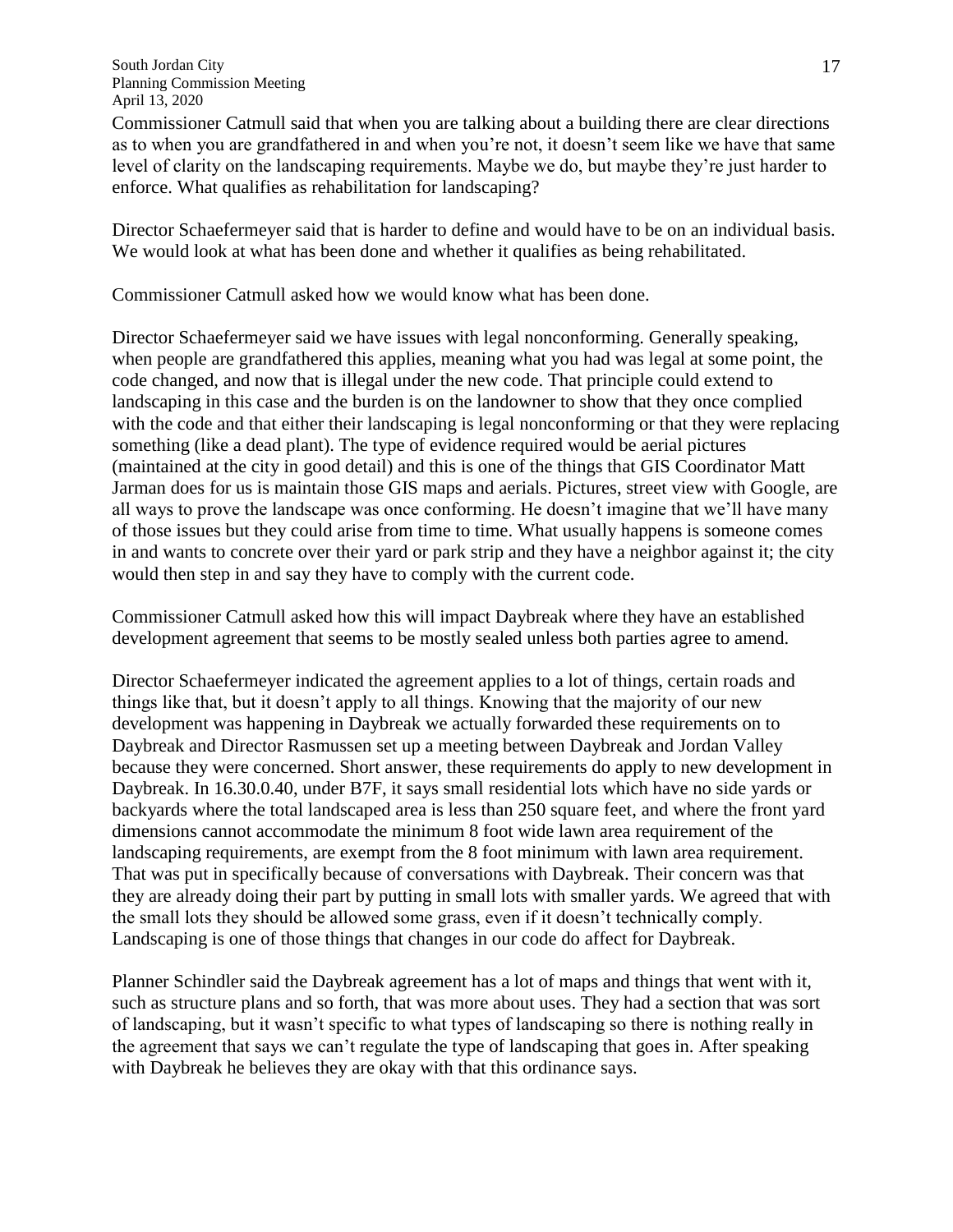Commissioner Catmull referenced 17.72.200 and the way he read it was that the general city landscaping requirements were the "guidelines required in the chapter" versus "the following landscaping requirements shall apply" and he is wondering if this adds to or overrides what is already there. It is not clear in reading it what the four additional provisions are there for. He is concerned about clarity in the future, something that says "these additional requirements" possibly.

Planner Schindler noted that if he looks at the additional requirements, "the design guidelines shall address landscaping and proper maintenance required for front yard and rear yards in a lot" but the design guidelines don't do that. He believes in the Master Development Agreement there were design guidelines in there, but they didn't have specific landscaping materials and types. It talked about maintenance, keeping everything watered and mowed or trimmed with no weeds, and he believes a lot of that is also in their own covenants that they monitor. He is not positive if they are thinking that there should be specific guidelines for each subdivision, as we do not require that currently and never have. The other ones, "all areas in lots and parcels and PC zone not approved for parking, building or other hard surface shall be landscaped and properly maintained," that whole line is also in the rest of our code, in other zones it is the same everywhere else. If it is not hard surfaced it basically has to be landscaped. "Park strip and right of way shall be properly irrigated and maintained by the owners," this is a rule that even though you don't own it, you still have to maintain it. How it is developed in the first place though is covered by the proposed ordinance. Daybreak in the past has not had all turf in their park strips, it will be different now since they have to follow the guidelines of this code.

Commissioner Catmull noted there are other elements that are in 17 that aren't repeated as far as he can tell. What kind of criteria leads to repeating something in multiple zones versus referencing saying something like "all the general requirements apply?"

Planner Schindler noted that item B of the amendment was at one time repeated in every zone because there was a section for every zone. Now, we lump together all of the residential zones in one section. Section 17.72 has never gone through that transformational change and it wasn't added to any of the other group zones (industrial, office/commercial/residential) because it includes all of them. It wasn't even added to the mixed use zone listing on that. The uses in Daybreak are not in the uses section either, they are separately in this title only for Daybreak. Some of the statements are the same as in the other zones, but they are listed separately here because 17.72 is kind of an entity on its own.

Director Schaefermeyer added that as he reads that section it applies to the entire PC zone. He and Planner Schindler can have a better conversation and follow-up with Commissioner Catmull on adoption of additional design guidelines for each plat. Daybreak does more than comply with our current landscape requirements and they would expect that they would do the same with these.

Commissioner Catmull noted Daybreak signaled that they have led the way in many respects in efficient water usage, he just noted that as he reviewed it there were parts that weren't clear to him. Section 16.30.040.E.3 is about the Smart Sense Controllers for irrigation and says "all controllers shall be equipped with automatic rain delay or rain shut off capabilities." There are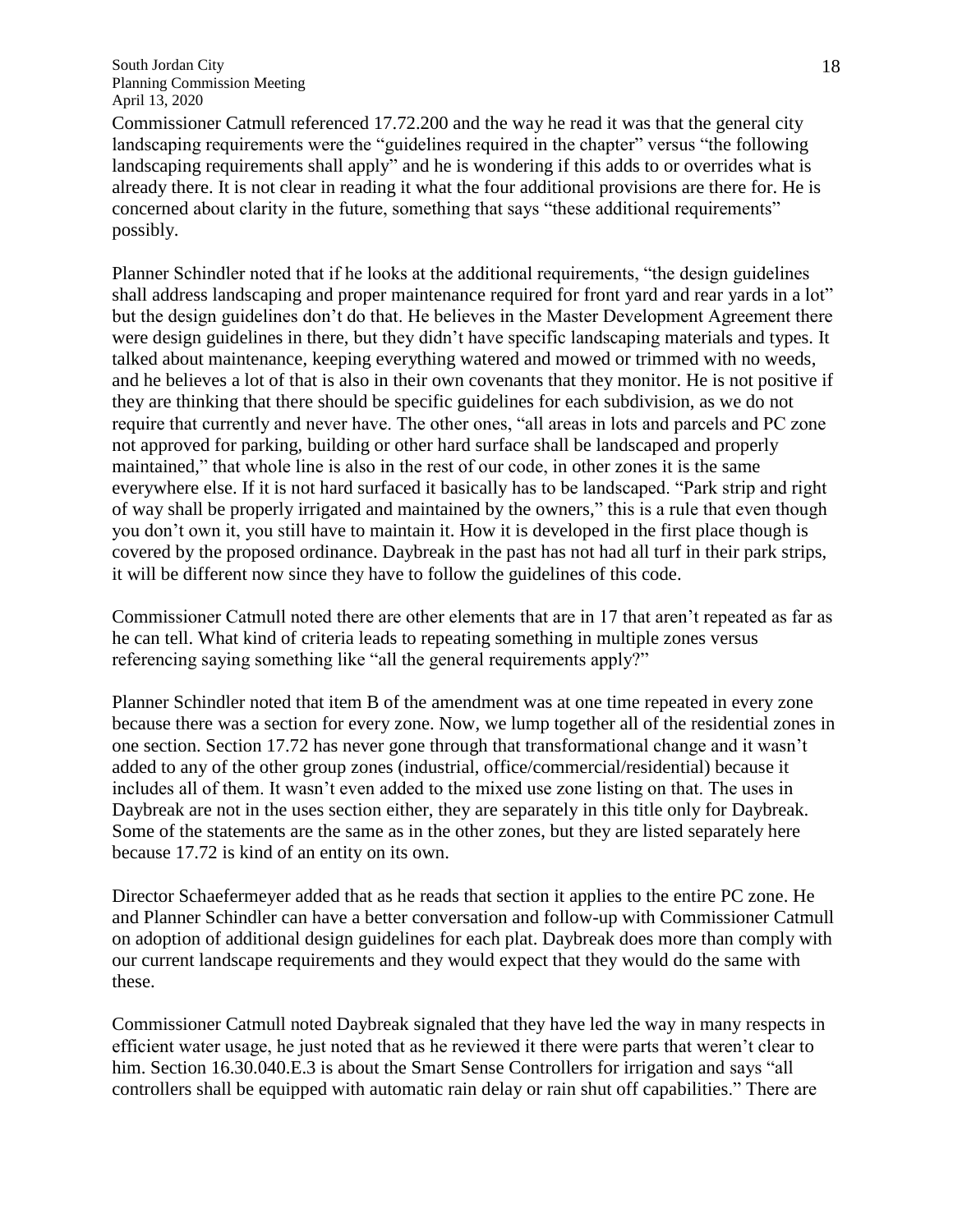two elements to this. He'd like to understand why that additional specific requirement is there as it's covered by the Water Sense certification program based on their website. This allows Water Sense to become whatever it becomes and that presents new requirements as the certification changes, and how do we manage communicating those changes to residents.

Director Rasmussen replied this was a requirement that came from Jordan Valley. Basically, any smart controller that has the capability to be programmable with a rain delay, which most do nowadays, they want that featured so the sprinklers will automatically turn off during rain. Commissioner Catmull brings up a good point, that if things change, how do we keep up with that or communicate that. He thinks that whatever may change under the Water Sense label, which most controllers have, will be a standard, not necessarily what the features are.

Commissioner Catmull assumes that the bottom line is that those core functions and capabilities, irrespective of the Water Sense label, are present.

Director Rasmussen clarified with Commissioner Catmull if he's wondering why the Water Sense label and capable of rain delay are both listed?

Commissioner Catmull said yes.

Director Rasmussen said that's a good question, but he feels that as long as the Water Sense is in there it will accomplish what Jordan Valley is trying to accomplish, which is having a smart controller.

Commissioner Catmull wondered if the city has a position on leveraging a service that may have existed that may aid landscape enforcement using public aerial or satellite data. Also, off of the comment that we don't evaluate backyards, it seems like when you're talking about saving water and you have these requirements and there is public data potentially available that can help ensure enforcement, does the city have a position there.

Director Rasmussen responded they have never been in a proactive phase of enforcing their existing landscape ordinance, so it's more so as neighbors call in and report a break in code. They are treading into some new territory with this, they are working on the enforcement angle. They haven't had conversations of using technology and aerial photography for possible breakers as they are going to focus their resources and efforts up front to get compliance with the newer homes. As they go along there may be homes built next year that 3 years later a resident decides they want grass in their park strip, so how are we going to enforce that? Are we going to be looking for that? They are working on the details of that, but with the new ordinance, a case like that would stick out more so than something would now with our current ordinance. There will be resources spent on monitoring and compliance, but he doesn't think they will have the "grass police" patrolling.

Commissioner Catmull is just wondering what the next step is with the Jordan Valley Water District? They can continue to add additional requirements, rightfully so to manage supply and demand. There just seems to be some privacy concerns, how we think about public data and privacy.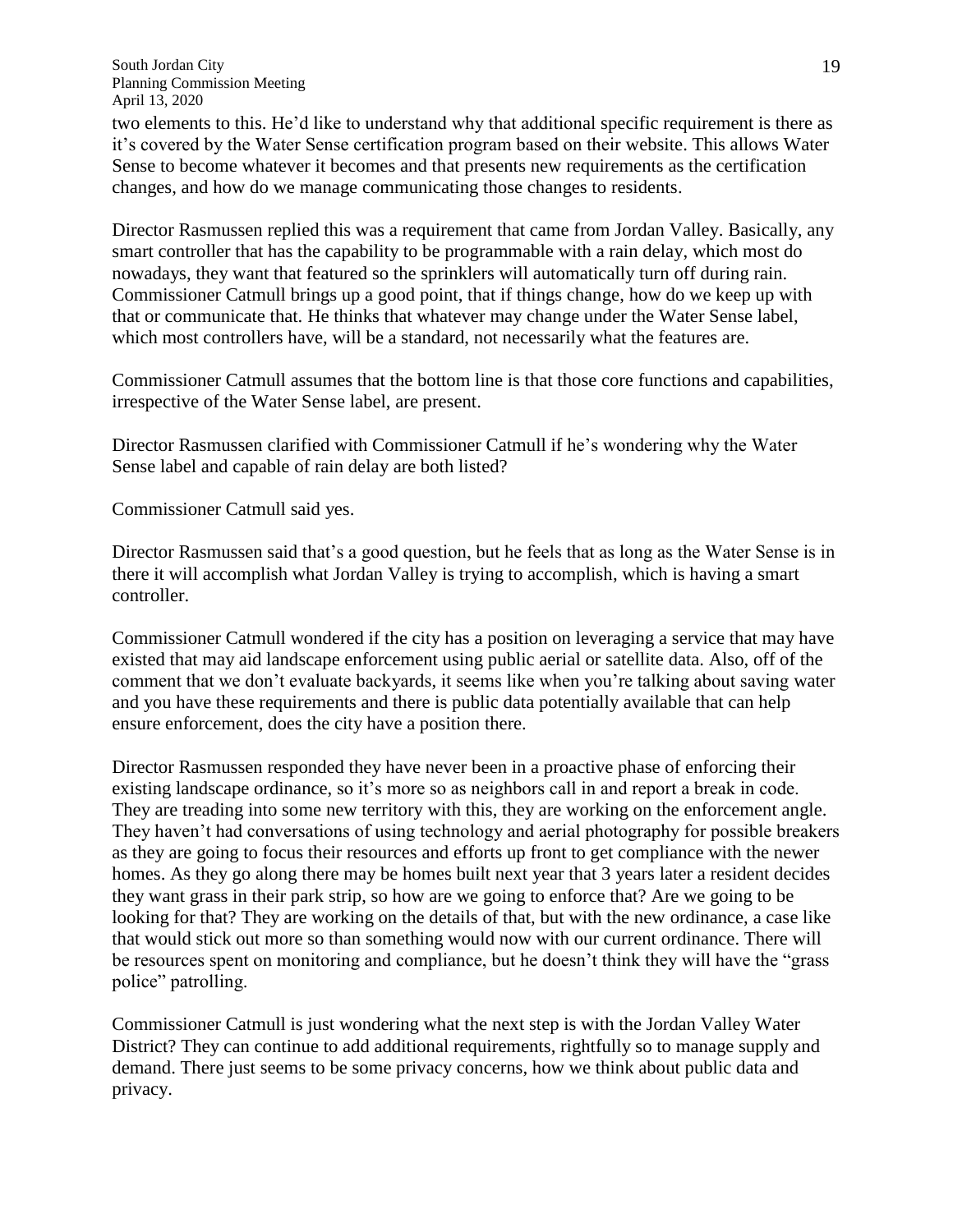Director Schaefermeyer said in order to enforce they have to gain access to the property. When a building permit is open they have access to the property to do inspections, but once that permit is finished and someone is living in there they need access to the property. They have enforcement issues with things like accessory dwelling units (ADUs) for example, where they have requirements about who lives there, that is always a challenge with enforcement. The other challenge with enforcement is funding, and for a while they had a hard time even keeping code enforcement officers because it is not an attractive position and frankly, they spend some time, get some experience and then move on. Now, building inspectors are all code enforcement officers.

Chair Hollist indicated she needed to step out and Commissioner Gedge would take her place. If a vote is taken before she comes back she is okay with the direction staff has taken to avoid the water increase. She believes the majority of residents are like her, they would prefer to make some changes to do their part in helping with the water situation and avoid the rate increase.

Director Schaefermeyer continued that they are continually trying to do better with code enforcement with the resources that they have and it is a difficult thing to keep up with in a growing city.

Commissioner Catmull said it wouldn't surprise him to see technology fill that gap for that work that becomes undesirable. He thanked everyone for working with Jordan Valley Conservancy District to bring a pragmatic and applicable solution for our city, we all want to do our part for the city and valley, and do it in a sustainable way.

Commissioner Trevor Darby noted all his questions have been answered.

Commissioner Gedge asked regarding the enforcement potential, has the water district indicated any type of audit? Are they going to use technology or other avenues, maybe just water usage, to make sure that we are adhering to what is being proposed?

Director Rasmussen replied not to his knowledge. Director Schaefermeyer met a couple times with them throughout this and Director Rasmussen doesn't get the sense that they are going to come back and audit. They are going to look for an ordinance to be passed that includes these standards, and there really hasn't been a lot of discussion from them asking what we are going to do to enforce this. Director Schaefermeyer has been clear with them and explained that we will pass it and have enforcement, but we can't control everything that everybody does and tried to provide a realistic view to an organization that doesn't have land use authority or ordinances and they get that. This is why they have relinquished on some of the items that they originally proposed within the standards. He doesn't know of anything they will be following up with. He believes if we share information about what we have done, and if this ordinance passes, they may follow up occasionally to see how things are going, but he doesn't see any enforcement coming from them.

Commissioner Gedge asked if surrounding cities are doing things very similarly, are we being trendsetters or leaders in this.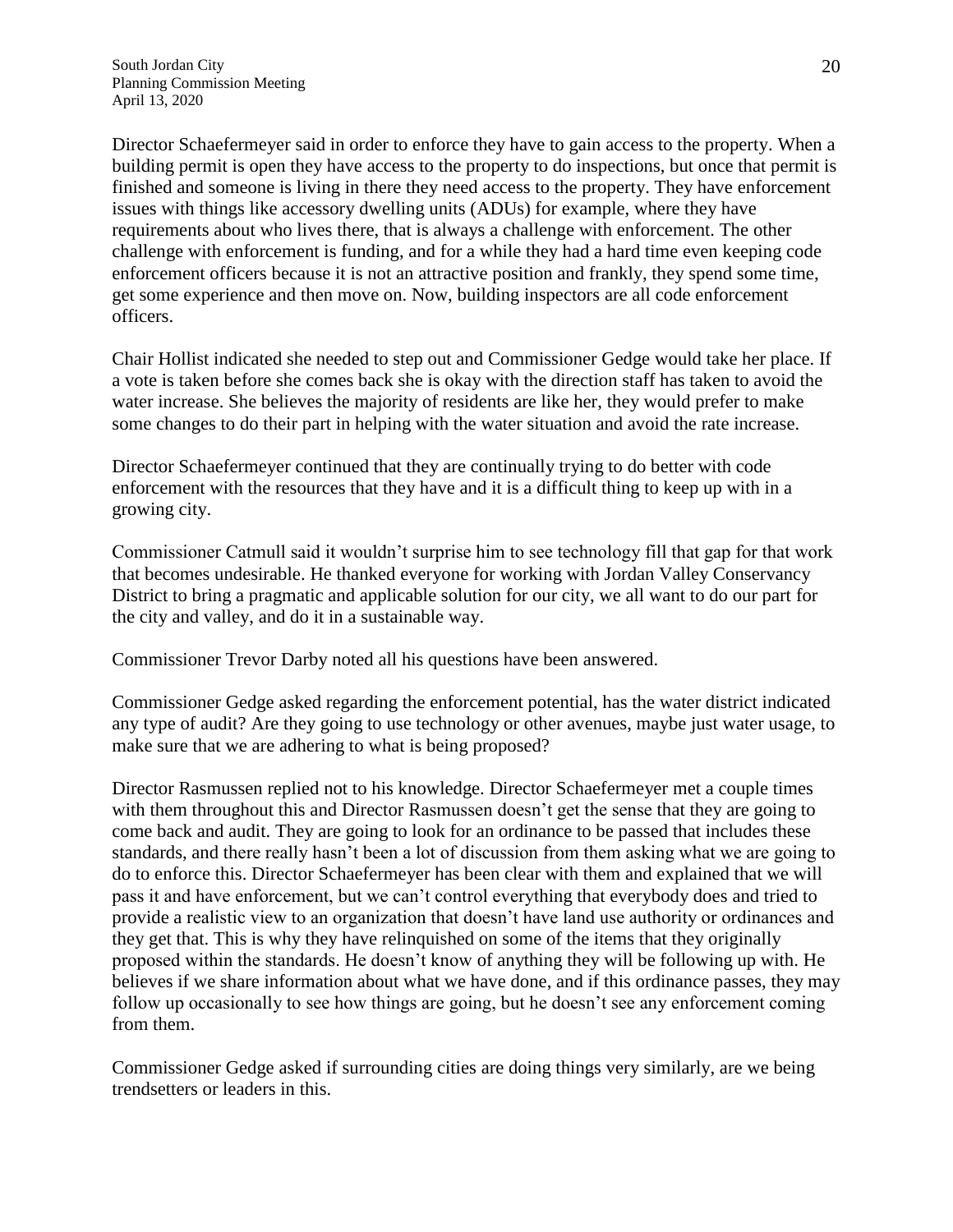Director Rasmussen said Herriman adopted these standards, they were the first city out of the 15 member agencies within Jordan Valley that are being asked to require these. It is really the cities that still have a lot of area for growth that are being impacted the most versus cities north of us like Taylorsville, Kearns, West Valley where things are mostly built out so the impact is much less. We will be one of the first, but not the first.

Director Schaefermeyer noted Jordan Valley is hoping for incremental change here. This may be in some ways a first step for them and just monitoring if they are getting savings; if not, is there more that can be done. That's how he views their position.

Director Rasmussen added there was the cost that would increase for the water purchase, but another critical thing is that if we get into a drought situation and Jordan Valley has to cut water to its member agencies, they go off of the contract amount. If we get into that type of situation where they are curtailing water our current contract is 14,200 acre feet, but if they cut 10%-20% that is off our current contract amount. That being said, we need to increase our contract to get it up to where it needs to be and the only way they will do that is if we pass these. They have us between a rock and a hard place. They have picked a way to get our attention to get action, and that's one of the other reasons we are pushing for this, to get our contract to where it needs to be.

Coordinator Jarman added that to Commissioner Catmull's comment on technology, there are ways that we can detect, through remote sensing and remote imagery, healthy vegetation. We can do change analysis, but that's not something the city has pursued currently. There has not been a need for it, but that is something that in the future may be possible. He is sure that Director Schaefermeyer, as well as Assistant Attorney Greg Simonsen would agree that it is probably not a legal manner to prosecute, but it may give us some opportunities to investigate.

Commissioner Catmull reiterated he is not talking about creating the "green police," but rather looking for where there are egregious offenses that they would have liked to have an enforcement office find, but they don't have a plan and force to do that.

Chair Hollist returned and Commissioner Gedge returned control to her.

Attorney Simonsen requested to have the public comment section reopened.

### **Chair Hollist moved to open up the public hearing and Commissioner Gedge seconded the motion. The vote was unanimous in favor.**

Chair Hollist opened up public comment.

**Greg Simonsen (South Jordan)** Every person that lives on his street has half acre lots which are watered with canal water that they own. He doesn't think anybody on his street purchases city water for landscaping at all. When he purchased his home, part of cost of the home was purchasing shares of water. He wants to be able to use the water that he owns to landscape their lots in a lush, beautiful, water inefficient manner that he has become accustomed to. Maybe that is politically incorrect, but it is their water, they own it. There are a lot of people in the city that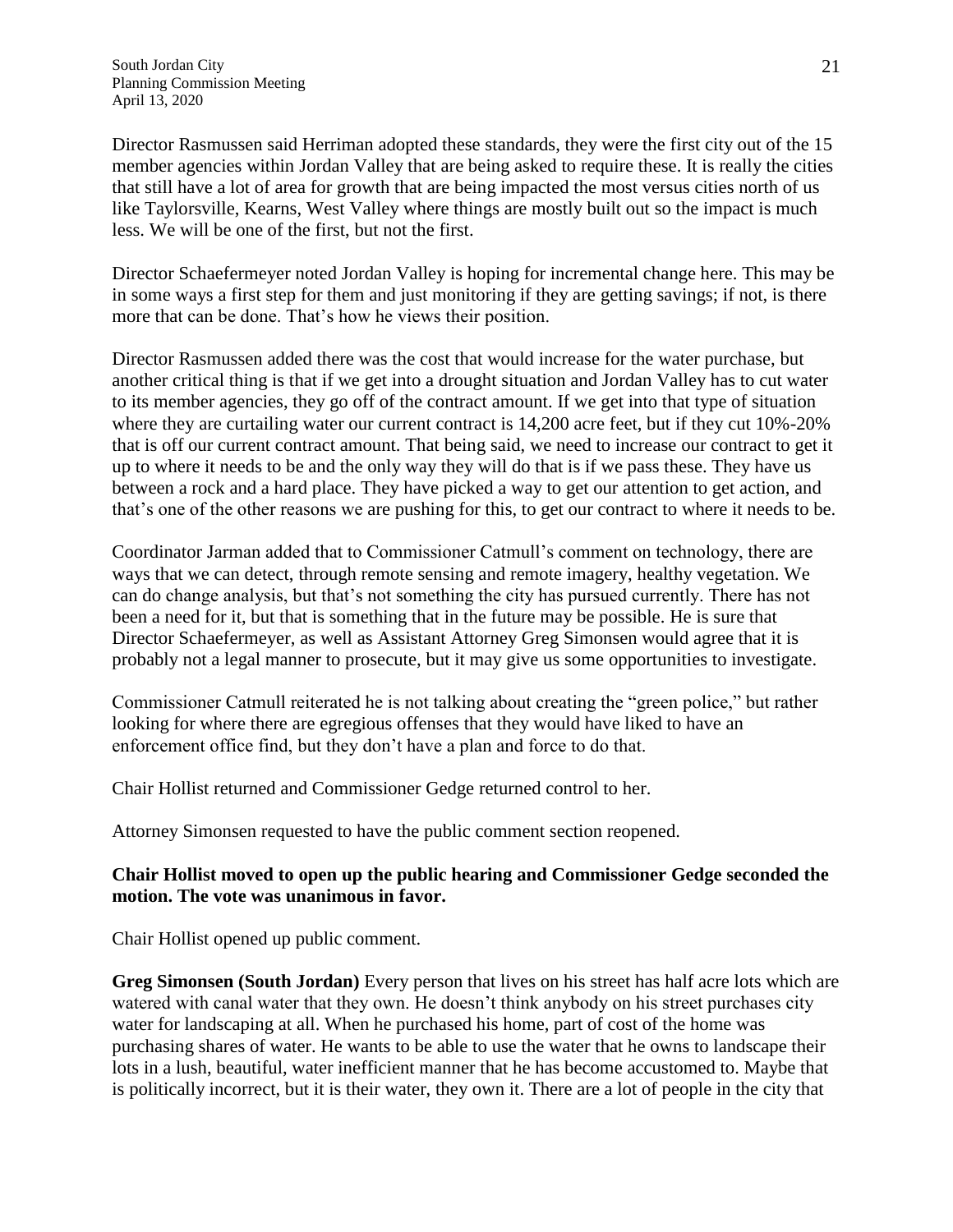use water that is not provided by Jordan Valley and he is wondering if there is any chance we could get an exception for those people as far as the landscaping requirements.

Chair Hollist closed public comment on this issue.

Chair Hollist also has secondary water and didn't realize it was offered through a different water provider.

Director Rasmussen said they are taking the standard from Jordan Valley, however if he were to share that comment/concern with them, he feels the response would be that all water, whether from the canal or reservoir, is a resource and we need to conserve it. The reality is that if there is some kind of rationing or cuts in water delivery, they will see that in the irrigation water as well so it behooves all residents to conserve. This ordinance is mainly affecting new construction, it may affect existing a little bit, but as far as water as a resource and what they are trying to accomplish in the big picture of conserving water to have it for future growth, the source of water isn't necessarily being called out. Water is a resource and we need to do what we can to conserve it.

Chair Hollist noted on her water bill that secondary water is listed but asked if it comes from another source.

Director Rasmussen responded that irrigation supply comes from Utah Lake, which has a few sources. It comes down through private irrigation companies and the city has weirs that come off of it. The city charges for it going through the city's secondary water system. It is a different quality of water that comes down the canal versus the treated drinking water. He doesn't believe Jordan Valley would support carving out an exception for secondary water users.

Chair Hollist noted that for those connections that are currently unmetered, unless the water were restricted or the days that they could turn it on were restricted, she believes Mr. Simonsen would be able to accomplish what he desires, but she believes the state legislature just passed a law that is going to require the city to meter its secondary water usage.

Director Rasmussen said the bill that was passed said that municipal water suppliers that supply irrigation water have until 2039 to meter pressurized connections. The city has just under 500 pressurized secondary connections, the rest are gravity flow and are not affected by that. The city is in the process of putting meters on all of those pressurized connections thanks to a grant from the Bureau of Reclamation.

Commissioner Gedge agrees that it would be best for all residents to recommend a positive recommendation to the council for this so that we can take advantage of the lower rate and not be penalized as a city on the whole. He can also see Mr. Simonsen's concern that there is a separate entity that provides secondary water where Jordan Water District is trying to impose their will on something that is not under their purview or scope. He thinks they are overstepping their bounds and if there was a way to include some sort of language that says this is not applicable to those with secondary water access for their protection, he would like to see that protection for those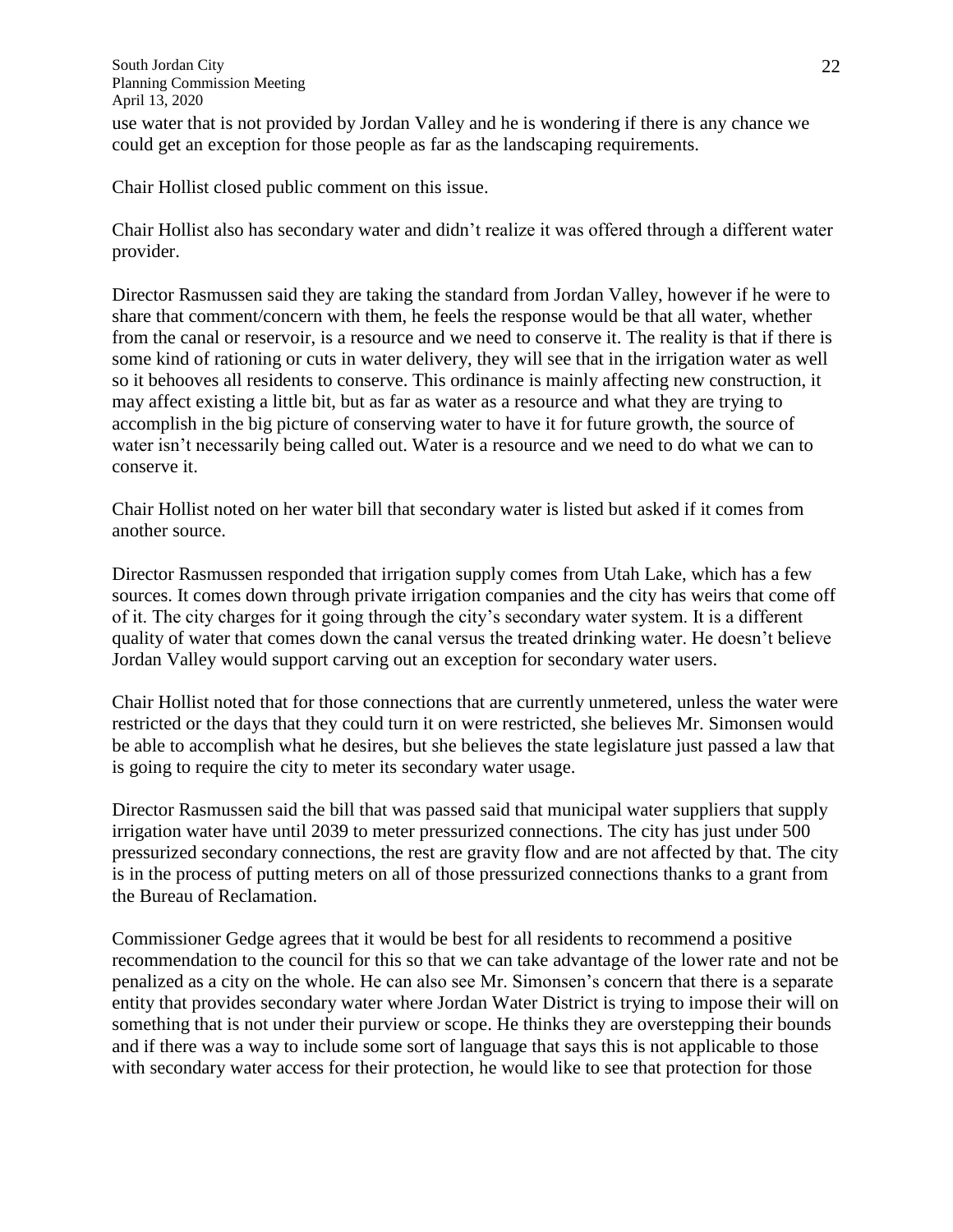users. He hopes that this might be a conversation with them to exempt water users obtaining their water from another source.

Director Rasmussen noted that he has looked at data from secondary water users in the city, (this does not include those like Mr. Simonsen who are on a private irrigation system) and there are about 4,000 on the city system. He pulled data from the last 4 years and the reality is that only about 55% of those with access to secondary water actually use it during the summer. This means that the other 45% of those with secondary water connections don't use it on their lawns. The reality is there are many secondary water users that just don't use that water and they are pulling culinary water. The private irrigation systems are a different discussion, but he doesn't know that it's enough for the commissioner and city council to consider an exception.

Commissioner Catmull would love to see the city council take additional feedback, comment and concern around specifically the private canal company, not the city supplied water. He thinks that is a small number, probably not more than 1,000, and maybe Jordan Valley Conservancy District would be open to something that small in numbers that did not involve the city. He feels like that should be that private water supplier's prerogative, where it is going to be used. It is also a different enforcement issue as to whether they have access to canal water and not using it versus using city water.

Chair Hollist asked if they purchased the water shares and own the water, should we even be able to restrict what one is doing with them.

Attorney Simonsen believes that the city has police power to regulate water usage in the city. He thinks they have the right to regulate landscaping in the city. He questions whether it is unfair in this situation, but he doesn't believe there is any sort of constitutional challenge if they regulated his landscaping. Chair Hollist is right, he feels that since not a drop of water runs through city pipe to get to their lawns as they pump it directly from a canal where they own the shares, pay for the pump and pay an amount every year to their private water company. As a result of using that water they don't use the city water and he supposes that helps in a small way on the city's water usage. He noted he currently has a project in his yard where they are putting in more lawn, under this new ordinance, even though he has plenty of water that he owns, he wonders if he would not be able to put in more lawn.

Director Schaefermeyer responded the backyard is not regulated by this ordinance. He agrees with Attorney Simonsen that the city has the right to regulate landscaping and the ordinance is directed towards landscaping with the goal of water saving.

Commissioner Darby had some concerns about the legal ramifications of managing private water as water rights are a really big deal here in Utah and they are well established. It sounds like the city is managing landscaping and that regulation is mostly centered in the front yard, somewhat in the side yards, and not in the backyards so he is okay with it. He hopes that this issue, the private water shares, does get brought up in City Council as they discuss it because he would like to hear it expanded more.

Chair Hollist asked if the water district had given them a deadline to finalize this.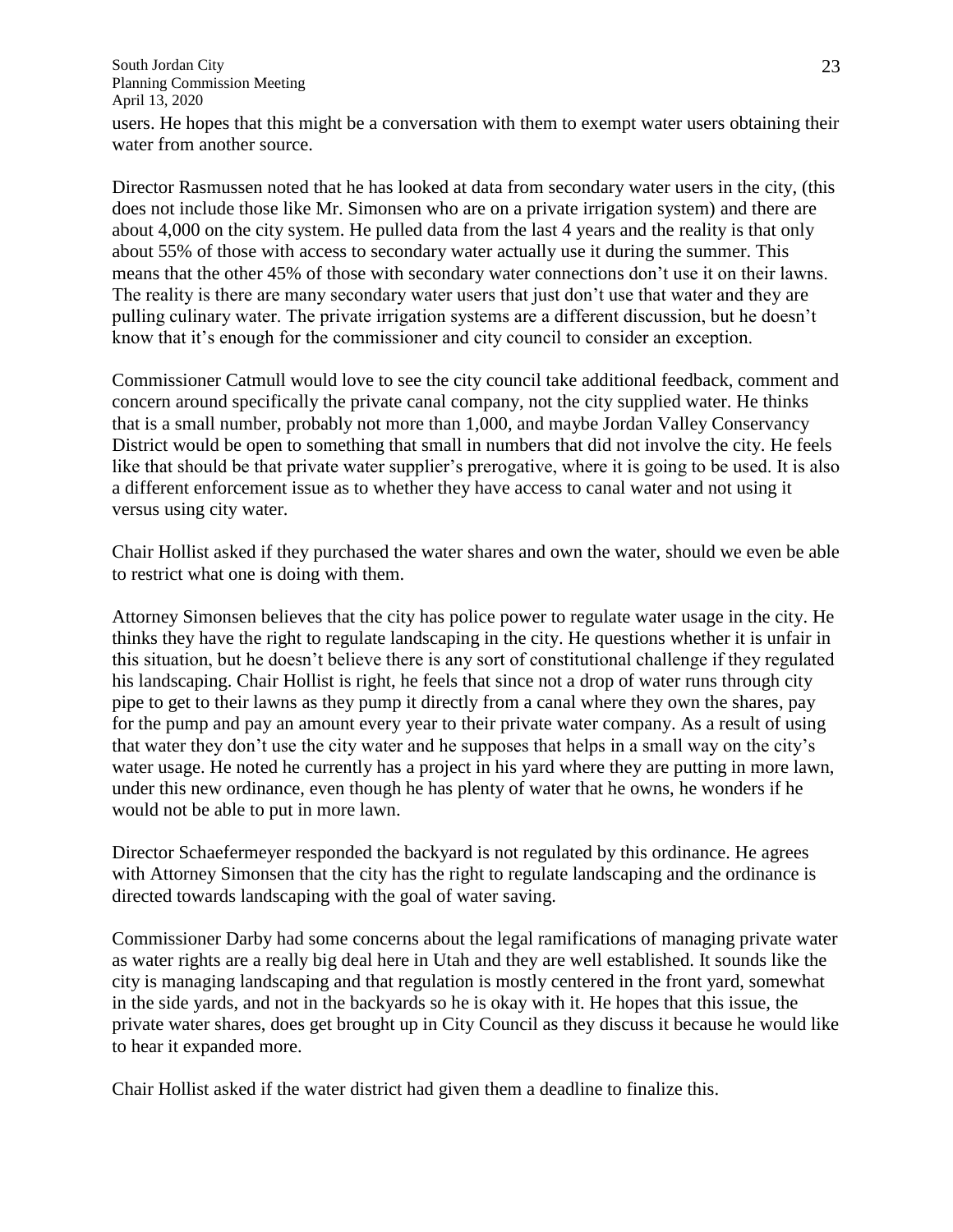Director Rasmussen said they have until July  $1<sup>st</sup>$  to update their contract with them and these standards must be passed before they will renegotiate the contract.

**Commissioner Catmull motioned to recommend that the City Council approve Ordinance No. 2021-09 amending Chapter 16.30 Water Efficiency Standards and Related Sections with additional guidance to ensure that the impact on private water share users in considered in the decision. Chair Hollist seconded the motion.**

# **Chair Hollist withdrew her second for discussion on Commissioner Catmull's motion.**

Commissioner Gedge indicated he was going to make the same motion with the same additional recommendation regarding private water usage, he has no objection to what was proposed.

Chair Hollist asked Director Schaefermeyer to relay their concerns to City Council in his presentation to them.

Director Schaefermeyer agreed to do so.

Commissioner Darby is comfortable with the motion and additional recommendations.

# **Chair Hollist seconded the motion. Roll Call Vote was 4-0 unanimous in favor; Commissioner Morrissey was absent from the vote.**

# **I. OTHER BUSINESS**

Commissioner Nathan Gedge referenced last week's meeting and asked Assistant Attorney Greg Simonsen if there were any plans for additional training or if that was satisfactory training?

Attorney Simonsen noted that would not complete the requirement and they will need to schedule something in the future and that will happen.

Commissioner Gedge asked if this would be at a future commission meeting with a light agenda, if that would be satisfactory to meet that requirement?

Attorney Simonsen noted that is a good suggestion but he needs to check in with his boss to get confirmation.

Chair Michele Hollist will continue to work with Attorney Simonsen and Commissioner Gedge on a statement for Daybreak and see if they can work out something that will explain their position and the uniqueness of Daybreak in the future.

# **ADJOURNMENT**